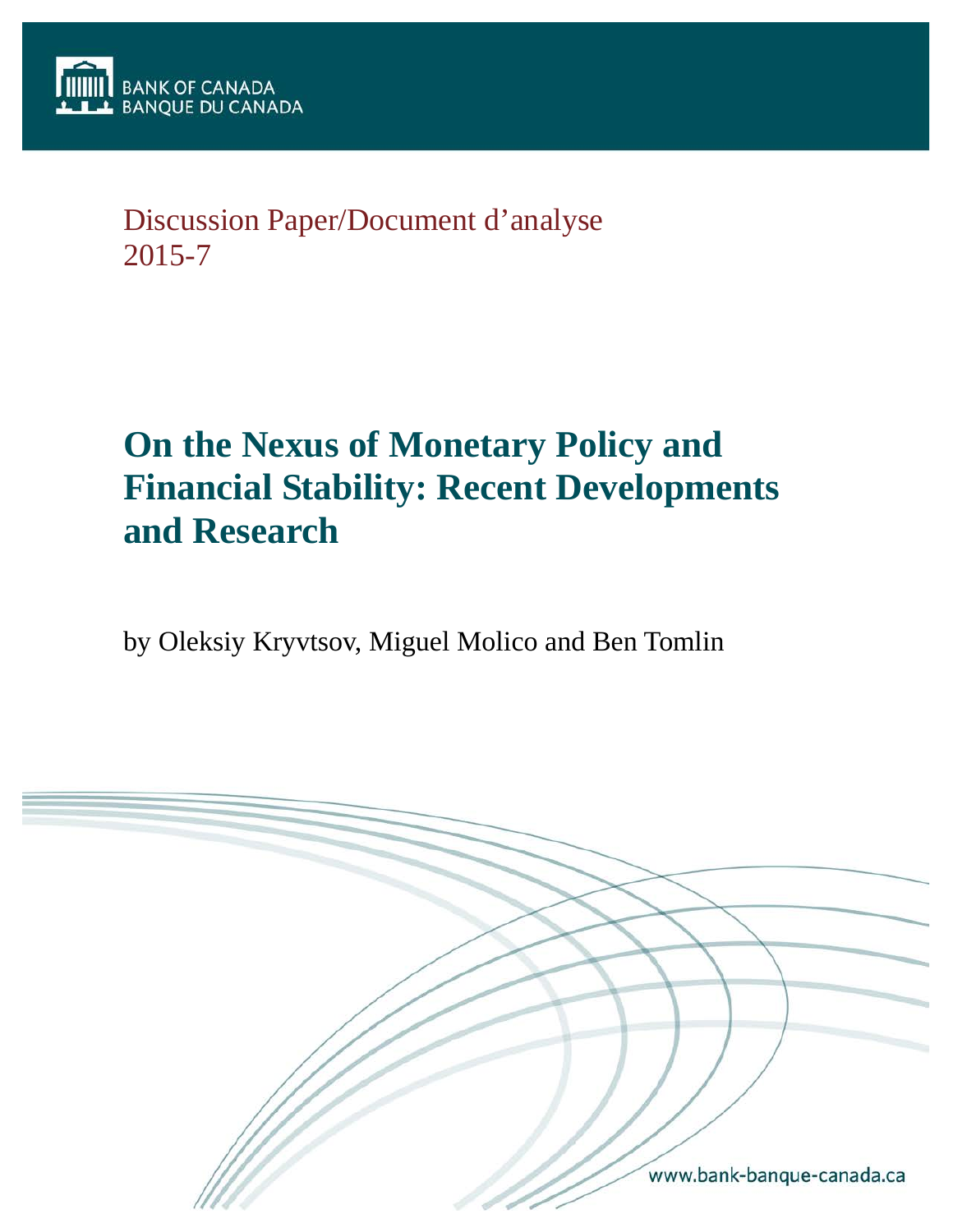Bank of Canada Discussion Paper 2015-7

September 2015

# **On the Nexus of Monetary Policy and Financial Stability: Recent Developments and Research**

**by**

#### **Oleksiy Kryvtsov,<sup>1</sup> Miguel Molico2 and Ben Tomlin3**

1International Economic Analysis Department 2Financial Stability Department 3Canadian Economic Analysis Department Bank of Canada Ottawa, Ontario, Canada K1A 0G9 okryvtsov@bankofcanada.ca mmolico@bankofcanada.ca btomlin@bankofcanada.ca

Bank of Canada discussion papers are completed research studies on a wide variety of technical subjects relevant to central bank policy. The views expressed in this paper are those of the authors. No responsibility for them should be attributed to the Bank of Canada.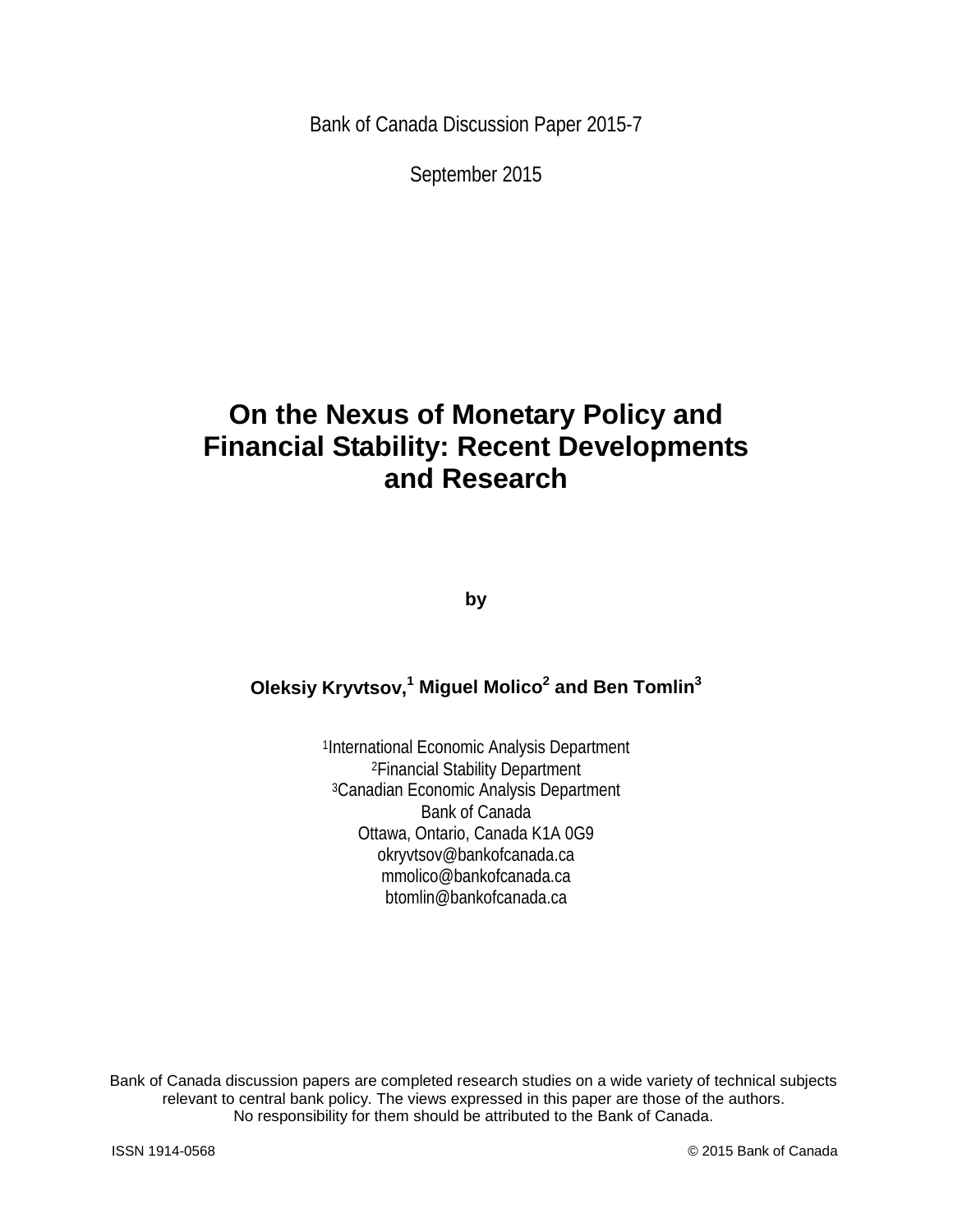### **Acknowledgements**

The authors would like to thank Sami Alpanda, Greg Bauer, Agathe Côté, Evren Damar, José Dorich, Michael Ehrmann, Jeremy Harrison, Césaire Meh, Rhys Mendes, Adi Mordel, Patricia Palhau Mora, Lawrence Schembri, Yaz Terajima and Alexander Ueberfeldt for their comments and suggestions, and Glen Keenleyside for editorial assistance. All remaining errors and omissions are the authors' own responsibility.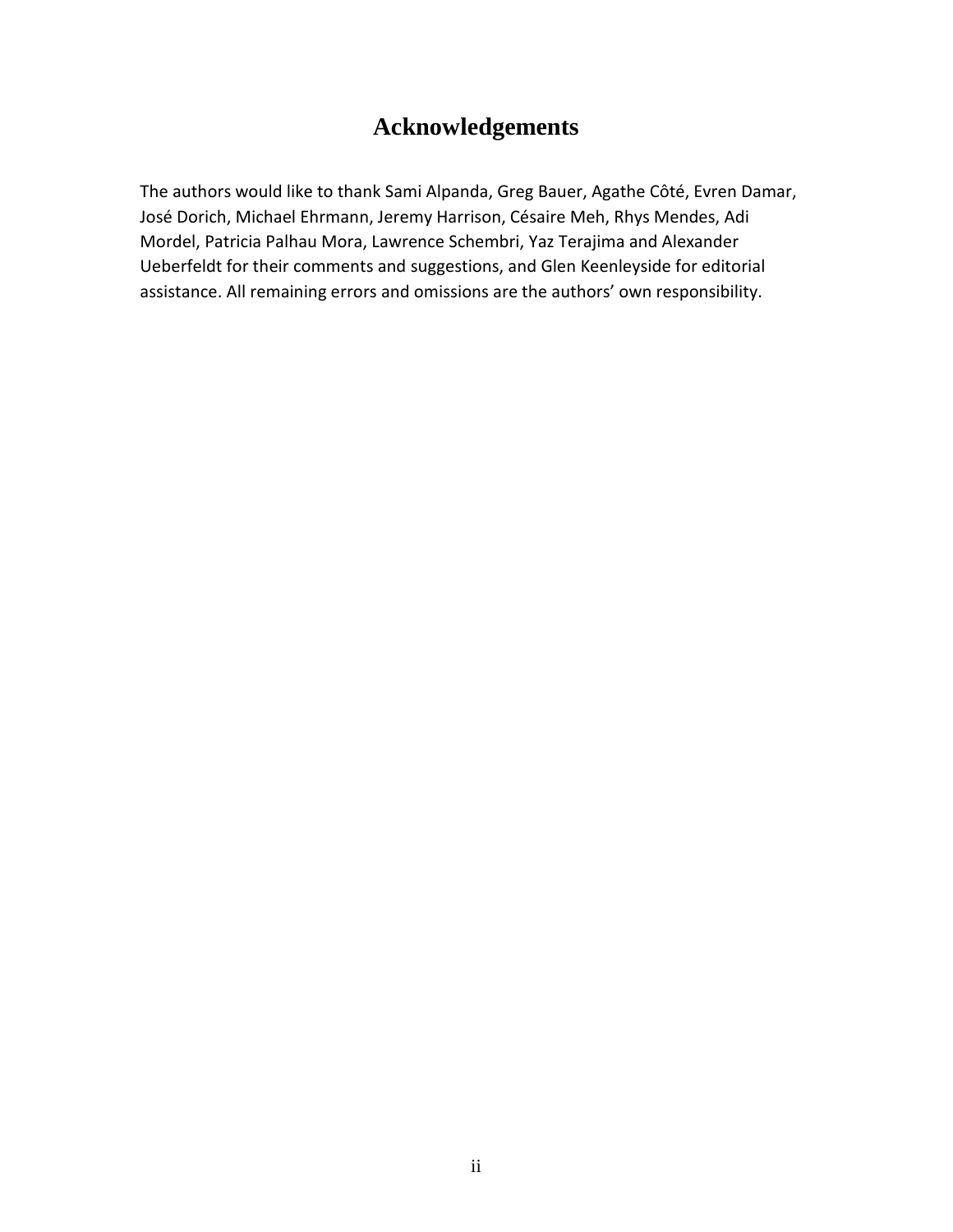#### **Abstract**

Because financial and macroeconomic conditions are tightly interconnected, financial stability considerations are an important element of any monetary policy framework. Yet, the circumstances under which it would be appropriate for the Bank to use monetary policy to lean against financial risks need to be more fully specified (Côté 2014). The extent to which financial stability concerns should be taken into account by monetary policy will be a priority topic of research at the Bank for the renewal of the inflation-control target agreement in 2016. This paper reviews four considerations of interest, taking stock of key domestic and international developments and knowledge gained over the past few years: (i) Canada and other countries have made significant progress in the implementation of micro- and macroprudential regulatory reforms, and limited existing research finds that most of these policies were effective in reducing the potential need for leaning by monetary policy; (ii) the effectiveness of the monetary policy transmission mechanism depends on the state of the financial system, implying that financial system conditions need to be taken into account by monetary policy; (iii) although exceptionally low interest rates and other forms of monetary stimulus are sometimes needed to support growth and achieve inflation-target mandates, they may lead to excessive risk-taking activities and therefore contribute to the buildup of financial imbalances; and (iv) coordination of monetary and macroprudential policies for dealing with imbalances may, in some circumstances, be beneficial. The paper concludes by identifying future areas of research to further clarify the role of monetary policy in addressing financial stability risks.

*JEL classification: E0, E44, E52, E58, G18 Bank classification: Financial stability; Monetary policy framework*

#### **Résumé**

Parce que les conditions financières et les conditions macroéconomiques sont étroitement liées, les considérations entourant la stabilité financière occupent une place importante dans tout cadre de politique monétaire. Pour autant, il faut préciser davantage dans quelles circonstances il serait approprié pour la Banque de recourir à la politique monétaire afin de contrer les risques financiers (Côté, 2014). Déterminer à quel point il convient d'intégrer dans la politique monétaire des considérations relatives à la stabilité financière sera un sujet de recherche prioritaire en vue du renouvellement de l'entente portant sur la cible de maîtrise de l'inflation en 2016. Cette étude revient sur quatre considérations, en se fondant sur les changements majeurs intervenus au Canada et ailleurs au cours des dernières années et sur les connaissances acquises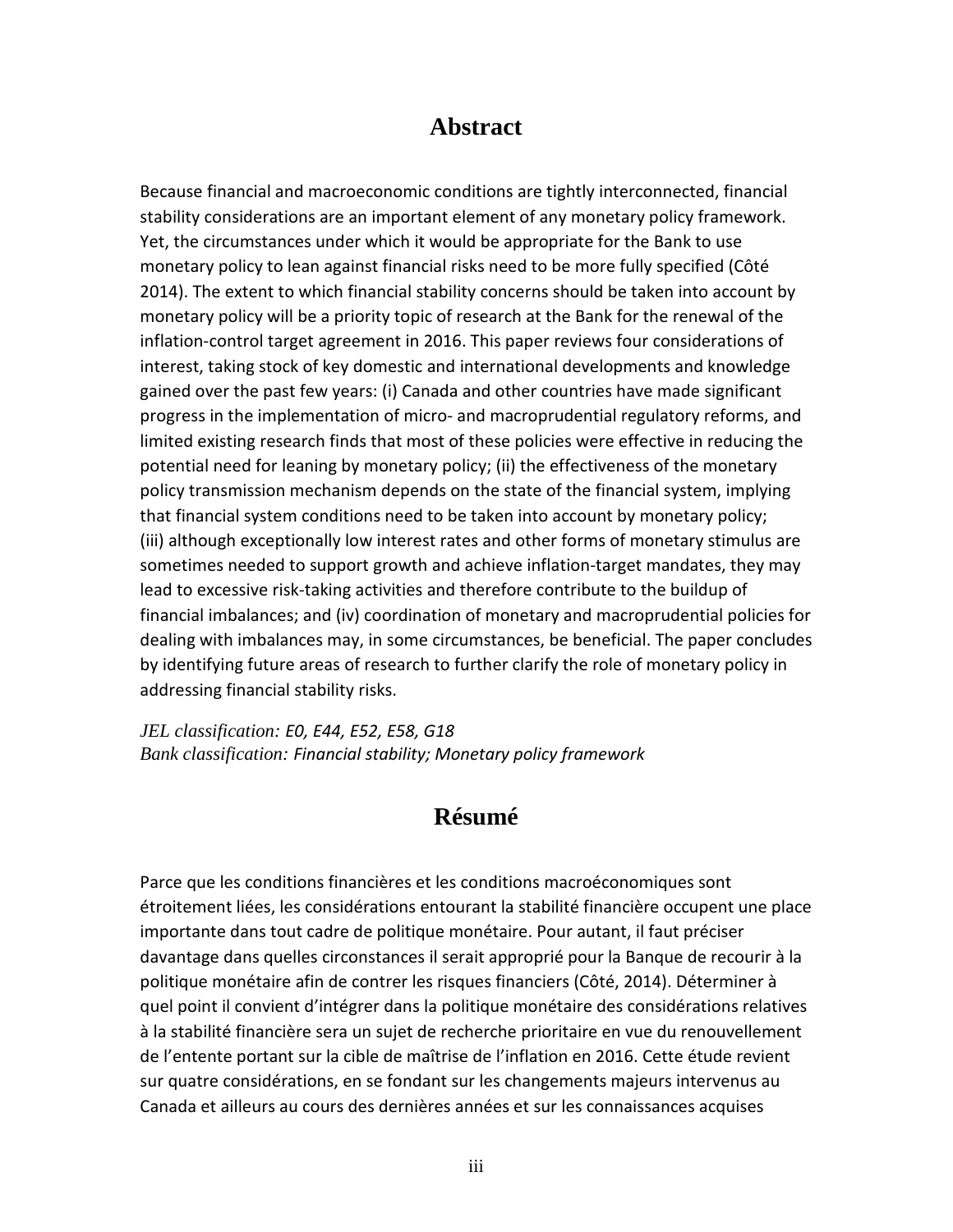depuis : a) le Canada et d'autres pays ont accompli des progrès sensibles dans la mise en place des réformes de la réglementation microprudentielle et macroprudentielle; le petit nombre de travaux existants ont révélé que la plupart des politiques suivies ont pu permettre de limiter l'utilisation potentielle de la politique monétaire comme instrument de prévention des risques financiers; b) puisque l'efficacité du mécanisme de transmission de la politique monétaire dépend de l'état du système financier, il faut que la politique monétaire prenne en compte les conditions présentes au sein du système financier; c) même s'ils sont parfois incontournables pour stimuler la croissance et permettre d'atteindre la cible d'inflation, des taux d'intérêt particulièrement bas et d'autres formes de détente monétaire peuvent conduire à une prise de risque excessive et, dès lors, à la création de déséquilibres financiers; d) coordonner la politique monétaire et la politique macroprudentielle afin de s'attaquer à ces déséquilibres donne des résultats probants dans certains cas. L'étude délimite en conclusion des axes de recherche qui devraient permettre de mieux définir le rôle que peut remplir la politique monétaire face aux risques touchant la stabilité financière.

*Classification JEL : E0, E44, E52, E58, G18 Classification de la Banque : Stabilité financière; Cadre de la politique monétaire*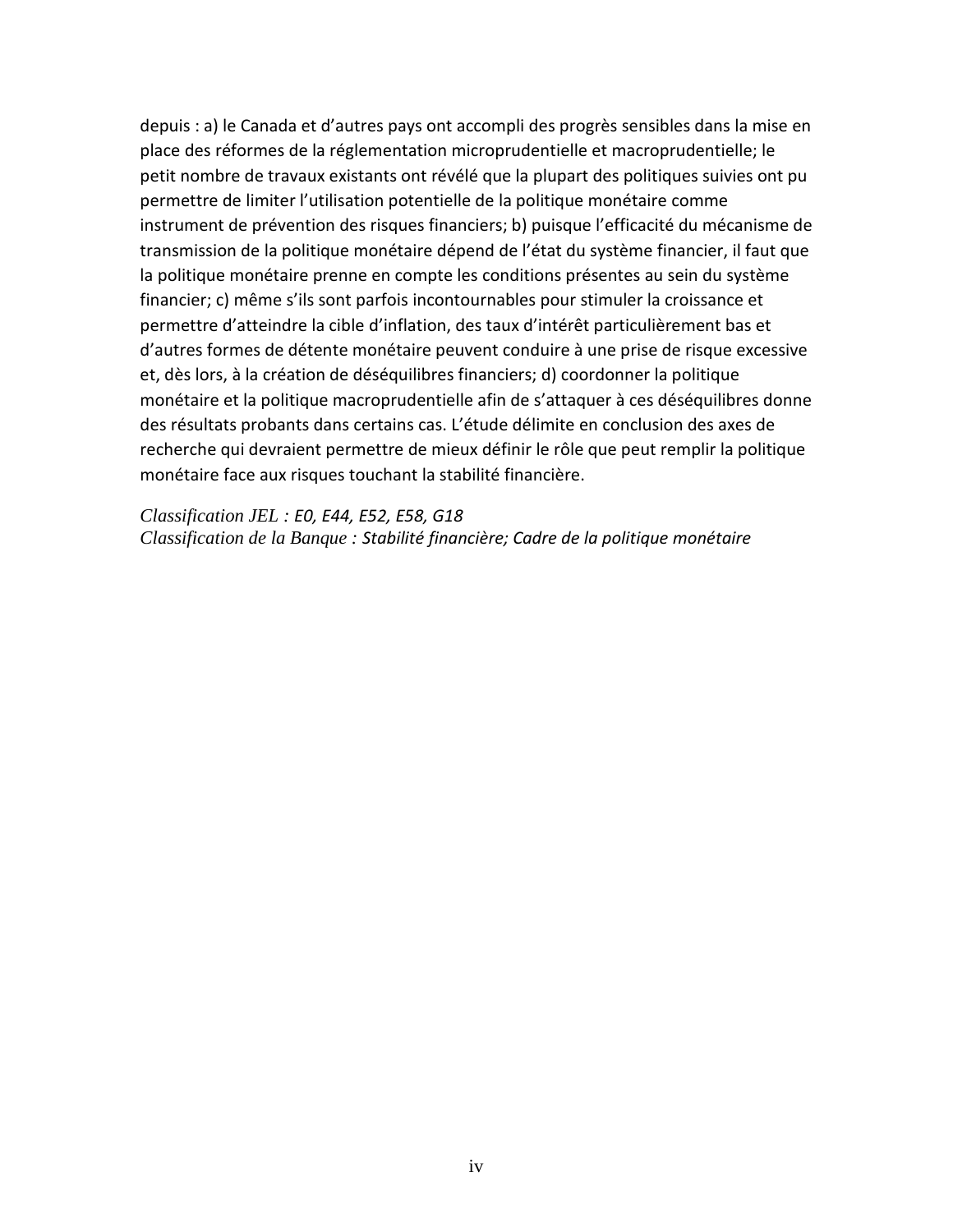## 1. Introduction

Financial stability is a precondition for a healthy economy. Given this, along with the understanding that financial and macroeconomic conditions are tightly interconnected, financial stability considerations are an important element of any monetary policy framework. The global financial crisis has only reinforced this reality. As a result, the extent to which financial stability concerns should be taken into account by monetary policy became a priority topic of the research program at the Bank for the renewal of the inflation-control target agreement in 2011. The main conclusion at the time was that while the Bank should continue to closely monitor financial conditions, other tools should be used as the first line of defence against financial stability concerns (such as macroprudential regulation), with monetary policy standing as the last line of defence.<sup>[1](#page-5-0)</sup>

There was also the understanding that more work was needed to refine the Bank's framework for assessing the costs and benefits of possible monetary policy intervention to address financial stability concerns, and this continues to be a priority topic in the lead-up to the 2016 renewal. While low, stable and predictable inflation is a necessary condition for financial stability, it is by no means sufficient (Poloz 2015). And to the extent that financial stability affects price stability, the conditions under which monetary intervention is beneficial need to be better understood.<sup>[2](#page-5-1)</sup>

It is important, therefore, to recognize that under certain economic circumstances, such as in an environment of sustained low interest rates and elevated household imbalances, financial stability and monetary policy can become closely intertwined.<sup>[3](#page-5-2)</sup> On the one hand, financial system conditions can have an impact on the effectiveness of monetary policy; and monetary policy can contribute to the buildup of financial imbalances and thus influence the probability and severity of future crises. On the other hand, to the extent that the first lines of defence against financial imbalances are effective, the need for monetary policy intervention to address financial stability concerns is reduced or eliminated.

This paper is organized as follows. Section 2 briefly reviews the most important developments in micro- and macroprudential regulatory policies and discusses our current understanding of their effectiveness in preventing financial imbalances. Section 3 details how the evolution of financial system conditions may affect the monetary policy transmission mechanism. Section 4 reviews the channels through which monetary policy could contribute to the buildup of financial imbalances in particular, the risk-taking channel. Section 5 discusses issues related to the coordination of monetary and macroprudential policies. Section 6 identifies future areas of research to clarify the role of monetary policy in addressing financial stability risks, including implementation issues.

<span id="page-5-3"></span><span id="page-5-1"></span><span id="page-5-0"></span><sup>&</sup>lt;sup>1</sup> See Bank of Canada (2011).<br><sup>2</sup> Recent surveys on this topic are Smets (2014), Hellwig (2014), Reichlin and Baldwin (2013), Melino (2012), Svensson (2014), and Williams (2014).

<span id="page-5-2"></span> $3$  Current monetary conditions continue to create incentives for increased risk taking in financial markets, both globally and in Canada.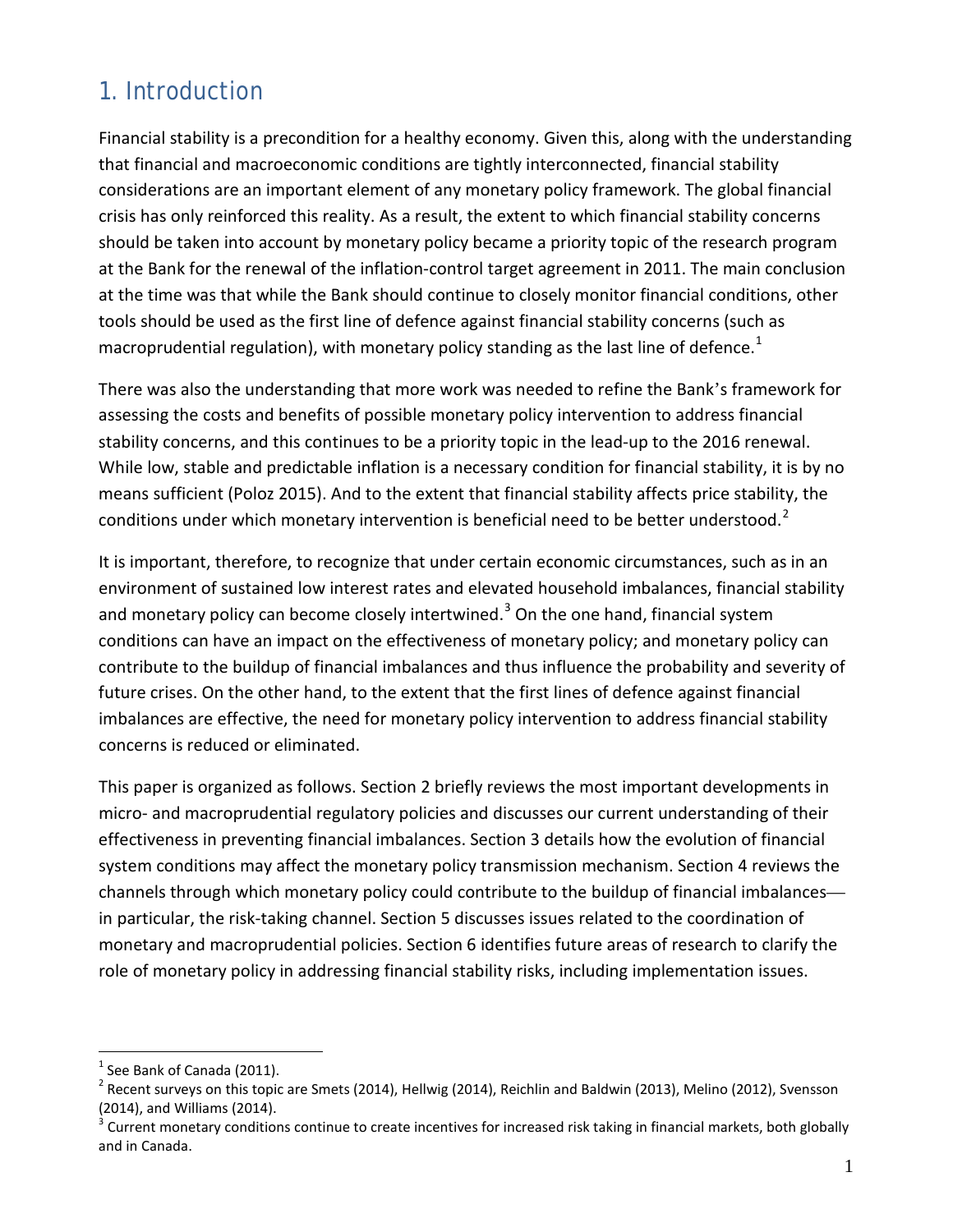# 2. Effectiveness of Micro- and Macroprudential Tools in Mitigating Financial Imbalances

Since 2008, the global financial regulatory and supervisory framework has undergone sweeping reform. Measures prescribed by the reform effort can be broadly divided into structural and cyclical. Structural measures are intended to enhance the overall resilience of the financial system to the buildup of imbalances or to withstanding adverse shocks. Cyclical measures, on the other hand, prescribe time-varying implementation of regulatory tools and policies under circumstances when shocks or imbalances are perceived to be imminent.

The broad implications for monetary policy are twofold. To the extent that structural regulatory reform reduces financial risks facing the economy, it removes some of the potential need for policy intervention. And at times when such need does arise, cyclical regulatory policies may provide some countercyclical stabilization, reducing the case for monetary policy leaning. Below, we provide a brief summary of the reforms and their effectiveness in addressing financial imbalances.<sup>[4](#page-5-3)</sup>

#### Structural measures

In regard to structural measures, key elements of the reform agenda included enhanced transparency and disclosure; higher capital, liquidity and leverage standards; enhanced regulation and more intense supervision of all systemically important financial institutions; credible and effective resolution regimes for large financial institutions; stronger infrastructure for key financial markets; and increased adherence to international prudential regulatory and supervisory standards. Significant progress has been made in implementing these reforms both in Canada and internationally.

The new global standards in the Basel III Capital Accord have strengthened the bank capital regime by substantially increasing the loss-bearing capital that financial institutions must hold and by establishing new liquidity standards and a limit on leverage as a complement to the risk-weighted measures. Currently, implementation of these capital and liquidity regulations in Canada is proceeding well in advance of the Basel III timelines (for more details see Appendix A). Canada has also made significant progress in the implementation of standards for compensation practices by financial institutions and the implementation of recovery and resolution plans for domestic systemically important banks (D-SIBs).<sup>[5](#page-6-0)</sup> Furthermore, some progress has been made in the implementation of over-the-counter (OTC) derivatives reforms. $6$ 

The stimulative monetary conditions that have supported economic activity in Canada since the onset of the financial crisis have had an important effect on the housing sector. To limit the

<span id="page-6-0"></span>

<sup>&</sup>lt;sup>4</sup> More information on these issues can be found in Appendices A and B.<br><sup>5</sup> As noted by the IMF (2014), Canada had established recovery and resolution plans for D-SIBs as early as 2010, well before the formal regime was announced.

<span id="page-6-2"></span><span id="page-6-1"></span> $<sup>6</sup>$  In the area of trade reporting for OTC derivatives, requirements came into effect on 31 October 2014 in some</sup> provinces. In addition, the Office of the Superintendent of Financial Institutions has clarified its expectations with respect to the derivatives activities of federally regulated financial institutions.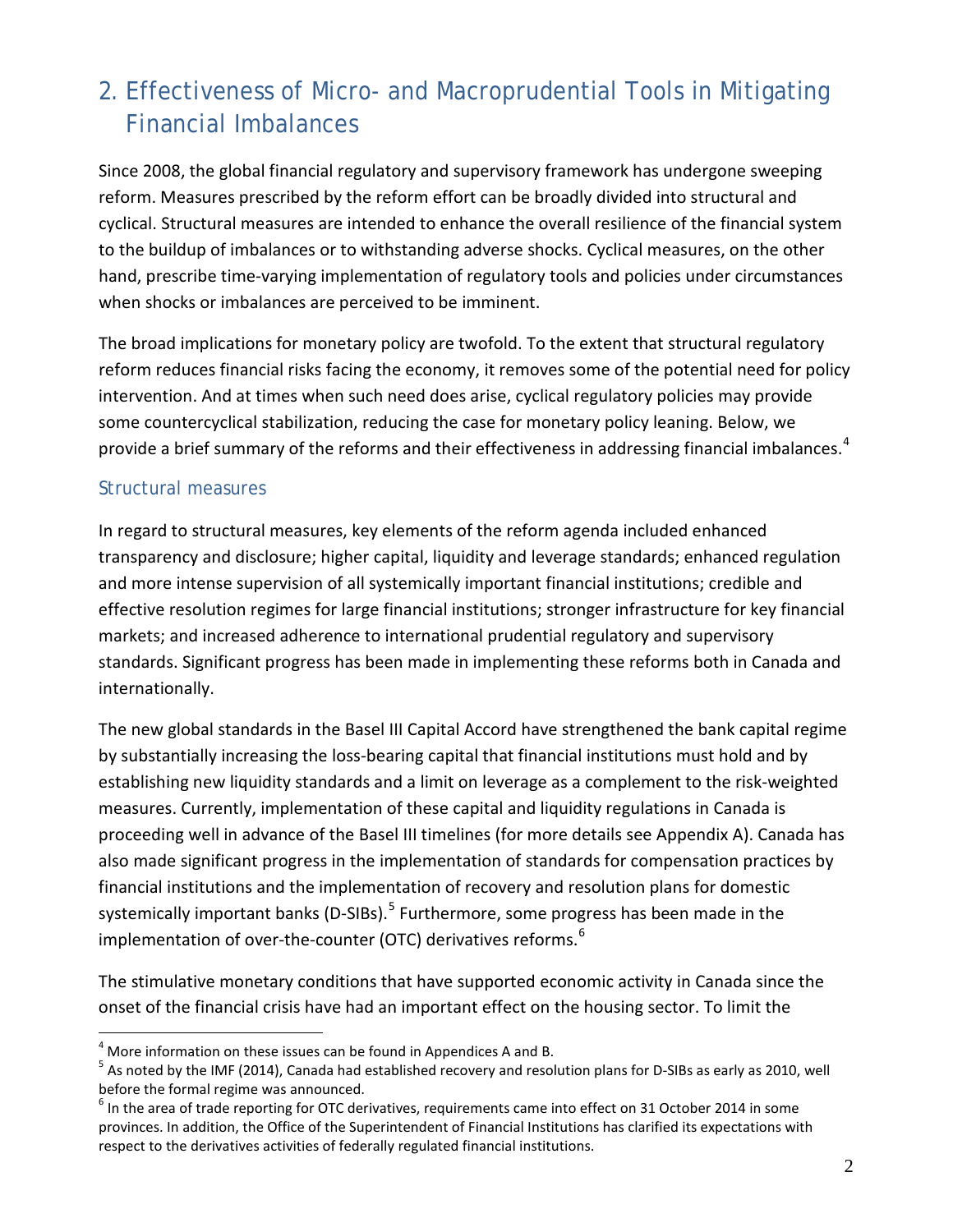potential buildup of excesses in the housing market and promote its long-term stability, Canadian authorities have introduced a number of macroprudential policy measures. These measures include a reduction in the maximum amortization period for high loan-to-value (LTV) loans to 25 years; the establishment of a 5 per cent minimum down payment for owner-occupied properties; the introduction of a maximum total debt-service ratio of 44 per cent; a tightening of LTV ratios on refinancing loans and on loans for purchasing properties not occupied by the owner; and withdrawal of government insurance backing on lines of credit secured by homes, including nonamortizing home equity lines of credit.

Macroprudential policy measures have also been accompanied by new prudential rules: the Office of the Superintendent of Financial Institutions (OSFI) issued a guideline to strengthen mortgage underwriting standards; the oversight of the Canada Mortgage and Housing Corporation (CMHC) was enhanced; the government restricted new guarantees under the National Housing Act Mortgage-Backed Securities program; and CMHC reduced access to its portfolio insurance product.

#### Cyclical measures

While regulatory and supervisory measures traditionally increase the resilience of the financial system and lead to greater financial stability in the long run, their countercyclical application over the cycle—tightening more at the time of the buildup of imbalances—affects the short-run outlook (see, for example, Stein 2013; Kohn 2013; and Bean 2014).

To protect the banking sector from periods of excess aggregate credit growth that have often been associated with a buildup of system-wide risk, a new macroprudential tool, the countercyclical capital buffer (CCyB), has been included in Basel III (Chen and Christensen 2010). Operationalization of the CCyB is currently under way and will be phased in beginning 1 January 2016, becoming fully effective on 1 January 2019.<sup>[7](#page-6-2)</sup> Yet, the CCyB and other countercyclical policies are still primarily seen as creating buffers to absorb shocks and increase banking system resilience, rather than leaning against the financial and credit cycles and their macroeconomic consequences.<sup>[8](#page-7-0)</sup> Hence, it has yet to be determined whether this relatively novel feature of macroprudential policy can substantially alleviate the burden of cyclical financial imbalances.

#### Impact and effectiveness of recent regulatory policies

<span id="page-7-1"></span>While there is already a substantial body of theoretical literature suggesting that regulatory policies can indeed be effective, corroboration will inevitably depend on the available empirical evidence. Since there are only a few years of post-crisis data, the empirical evidence is very limited. Most of it applies to structural micro- and macroprudential policies, and less so to the effectiveness of countercyclical policies.

<sup>–&</sup>lt;br>7  $\textsuperscript{7}$  So far, jurisdictions that have activated the CCyB include Norway, Sweden, the United Kingdom, Hong Kong and Switzerland.

<span id="page-7-0"></span> $8$  Some of the challenges of using the CCyB are related to the difficulties of measuring/identifying the financial cycle and the determination of the right timing for activating/deactivating the tool.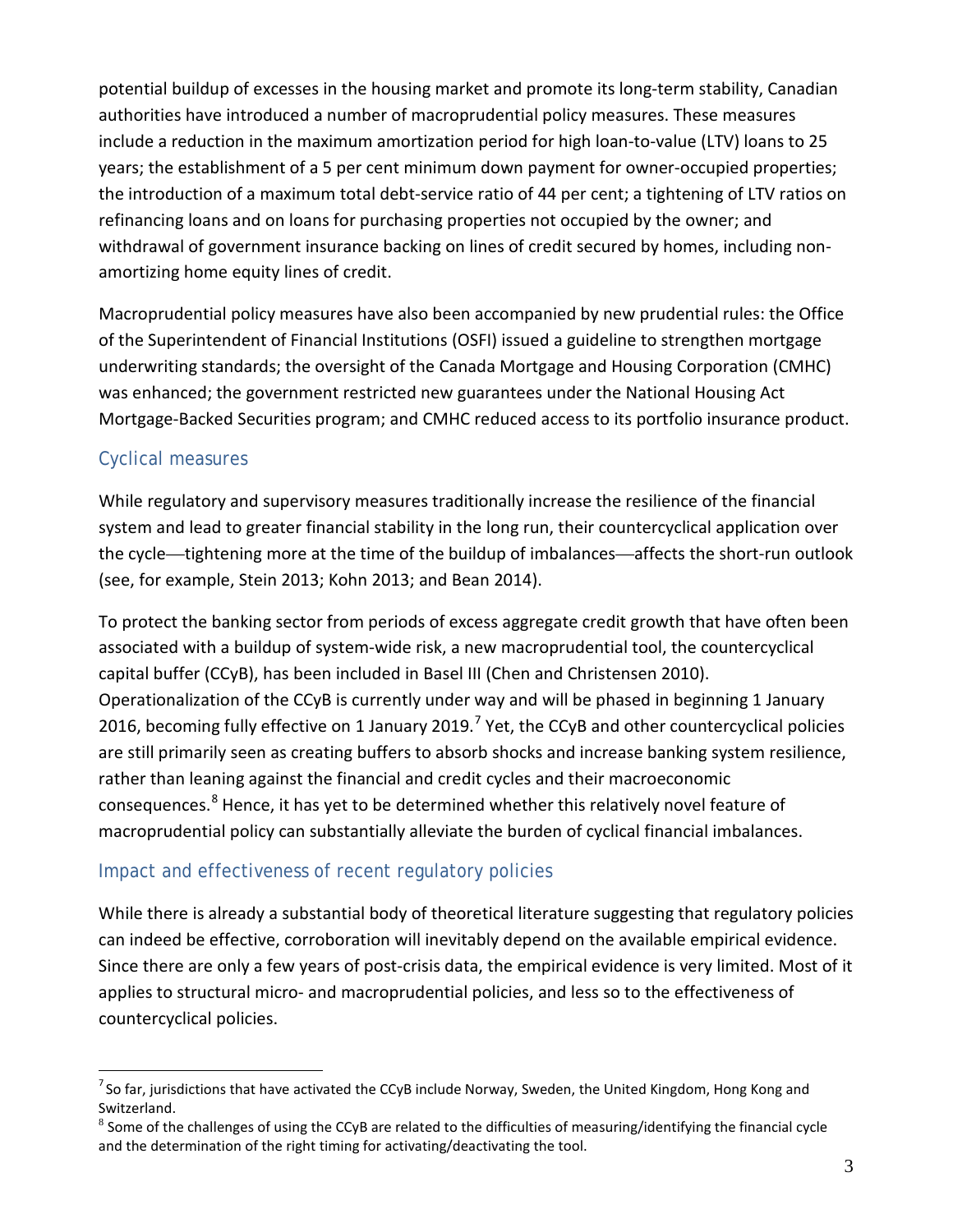For instance, on the structural side, under the auspices of the Financial Stability Board and the Basel Committee on Banking Supervision, two groups—the Long-Term Economic Impact Group (LTEIG) and the Macroeconomic Assessment Group (MAG)—were tasked with assessing the economic impact of Basel III minimum capital requirements (BIS 2010a, b). The LTEIG estimated the steady-state net benefits to be positive, and the MAG found the transition cost to be small. The Bank of Canada (2010) conducted its own assessment of the impact of such regulation in Canada and found similar results. Looking at the impact of structural macroprudential policies on the longterm stability of the housing and mortgage markets since 2009, Krznar and Morsink (2014) suggest that at least some of the slowdown in mortgage credit growth in Canada could be attributed to such policies. Recent research has also developed several conceptual frameworks for the analysis of macroprudential policies; analyses using these frameworks commonly point to a varying degree of net benefits stemming from structural and cyclical regulatory policies.<sup>[9](#page-7-1)</sup>

It is unlikely, however, that the risks associated with elevated levels of financial vulnerability can be entirely offset by macroprudential policies, thus creating a potential need for monetary policy intervention. For example, regulatory tools may not perfectly control the buildup of imbalances (Stein 2014), or they may lead to residual systemic risk (Kocherlakota 2014). On the other hand, countercyclical application of regulatory policies, such as the CCyB, may reduce the need for leaning by monetary policy, at least in some circumstances. The experience of Switzerland in using the CCyB to address imbalances in the housing sector suggests that it might have been effective.<sup>[10](#page-8-0)</sup> However, the experience of Norway suggests that, while the CCyB can be useful for signalling systemic risk from cyclical imbalances and the need for increased resilience, it is not an effective instrument for fine-tuning the economy or the financial cycle. More concrete implications for the conduct of monetary policy remain largely to be determined.

# 3. Financial System Conditions and the Monetary Transmission Mechanism

To understand the implications for monetary policy of the recent buildup of financial imbalances, one needs to form an understanding of how they have affected the transmission of monetary policy to the real economy and financial markets. $^{11}$  $^{11}$  $^{11}$ 

Developments in financial system conditions may lead to changes in the degree of pass-through of monetary policy to the economy. Alpanda and Zubairy (2014) show that the effectiveness of

 $^9$  At the Bank, Christensen, Meh and Moran (2011) and de Resende et al. (2013) find that countercyclical bank leverage and countercyclical bank capital regulations have significant stabilizing effects on key macroeconomic variables after financial shocks. Alpanda, Cateau and Meh (2014) show that targeted regulatory tools, such as loan-to-value ratios, are the most effective in reducing household indebtedness (and monetary policy is the least effective).

<span id="page-8-0"></span> $^{10}$  Basten and Koch (2014) use data on mortgage loan offers and analyze Switzerland's experience with the Basel III CCyB in 2013. When the CCyB was turned on in February 2013, banks were required to hold additional capital matching 1 per cent of risk-weighted mortgage loans by September 2013. They found that capital-constrained banks and those

<span id="page-8-1"></span>that specialize in mortgage loans increased offered mortgage rates in line with the objective of the CCyB.<br><sup>11</sup> Appendix B discusses development of models incorporating the key links between real and financial sectors and monetary policy.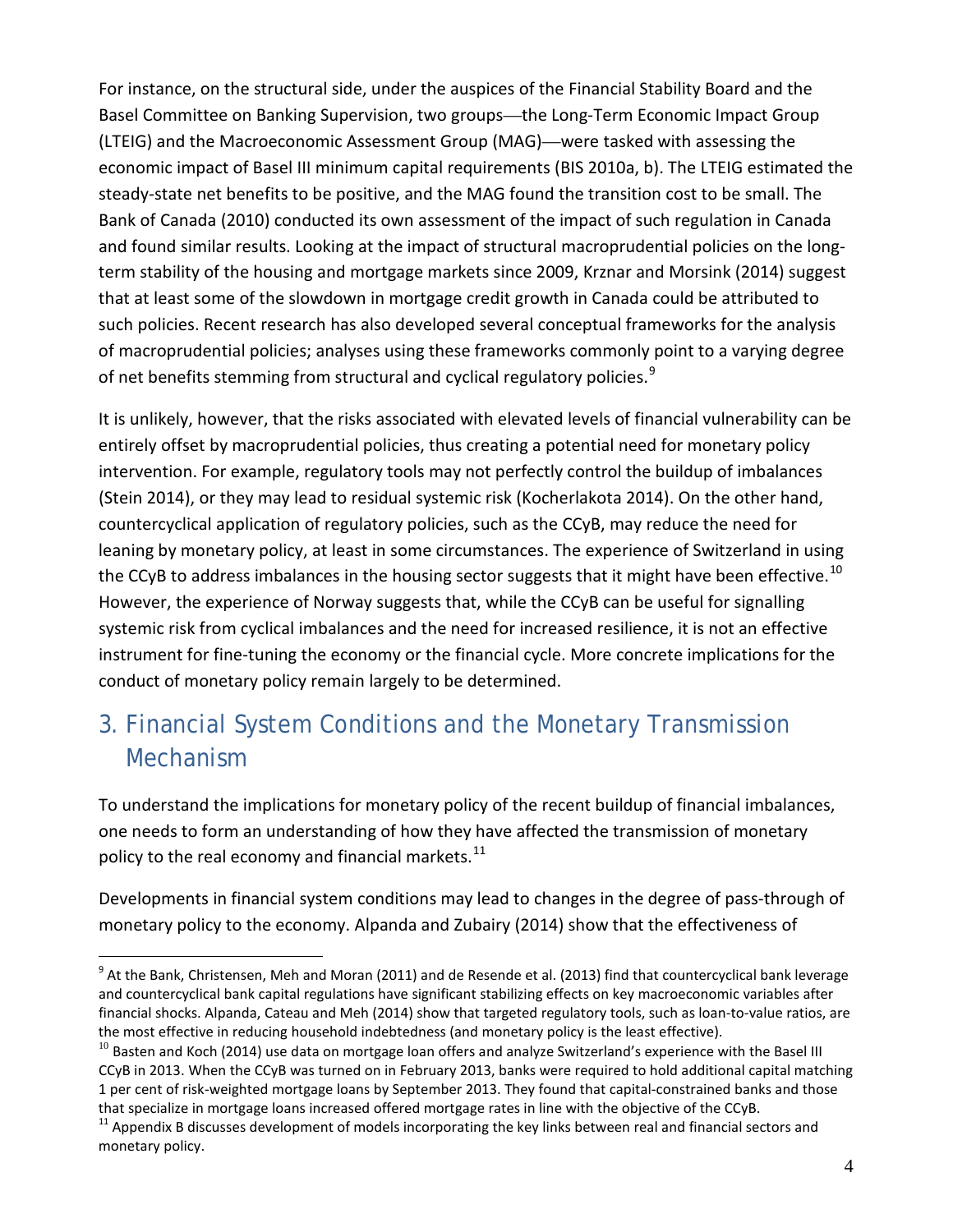monetary policy intervention may depend on the composition of household debt. Moreover, under certain financial system conditions—such as elevated household imbalances—monetary policy leaning may lead to unexpected consequences. For example, the conventional wisdom that higher interest rates would reduce financial imbalances may be incorrect. As pointed out by Svensson (2014), the effect of monetary tightening on household indebtedness may not be commensurate with the tightening, depending on the level of debt and responses of households' new debt, debt service and income. Indeed, Alpanda and Zubairy (2014) show that when long-term (mortgage) debt is relatively high, monetary tightening may *increase* the debt-to-income ratio, even if it reduces the stock of real mortgage debt.

The effectiveness of monetary policy leaning, therefore, often depends on financial system conditions at the time of the policy change, and on their reaction to this change relative to the responses of macroeconomic variables. For example, the response of house prices affects the value of collateral and hence the amount of household borrowing; the resulting debt-to-income ratio affects the sensitivity of the consumption response (Bruneau et al. 2015).

Experience from other countries provides additional evidence for the dependence of monetary transmission on financial system conditions. Dudley (2014) argues that monetary tightening in the United States in 2004–07 should have been more aggressive, since financial market conditions and regulations remained loose and did not prevent the overheating of the housing sector. Dudley goes on to say that the dramatic tightening of financial market conditions, in the wake of the financial crisis in 2008, proved the degree of monetary accommodation to be insufficient, and the economy went into a sharp contraction

In all, variation in the pass-through of monetary policy to the economy resulting from developments in financial system conditions raises the question of whether monetary policy leaning should be conditioned to the circumstances under which its potential net benefits are higher.

## 4. Risk-Taking Channel of Monetary Policy

While financial system conditions can affect the transmission of monetary policy, the opposite effect—the impact of monetary policy on financial stability via the risk-taking channel, particularly in sustained low interest environments—should also be considered.<sup>[12](#page-8-1)</sup>

<span id="page-9-0"></span>Excessive risk-taking by financial institutions may arise when low interest rates create incentives for overinvestment in risky assets with higher returns in order to meet performance targets or to reduce the cost of risky real investment projects (Adrian and Liang 2014; Jiménez et al. 2014). Farhi and Tirole (2012) show that anticipation of policy interventions—such as the central bank's policy rate cut—that are supportive of financial institutions during times of financial crisis may create incentives for excessive risk taking. Furthermore, prolonged low interest rates, together with rising

<sup>&</sup>lt;sup>12</sup> See Rajan (2006); Borio and Zhu (2012); and Adrian and Shin (2010). More recent studies include Cociuba, Shukayev and Ueberfeldt (2011); Jimenez et al. (2012); and de Groot (2014).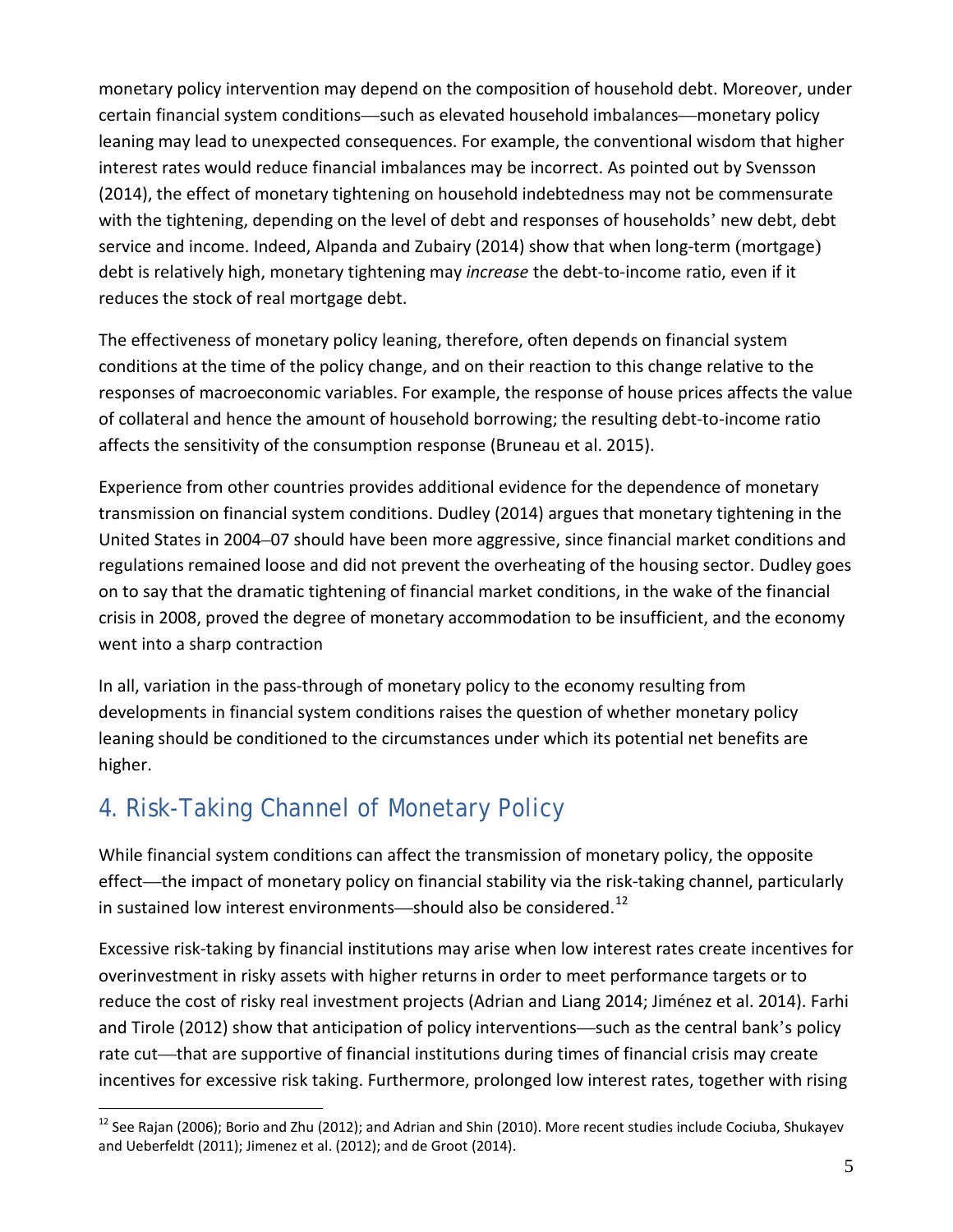asset prices and sustained macroeconomic stability, can lead households to become complacent in their decision to increase leverage, creating the risk of a future sharp correction down the road (Carney 2011; Bauer 2014).

Empirical work by Bank staff provides evidence of the risk-taking channel operating through the behaviour of banks and fixed-income mutual funds (Paligorova and Sierra 2012; Paligorova and Santos 2012; Gungor and Sierra 2014).<sup>[13](#page-9-0)</sup> Damar, Meh and Terajima (2015) report empirical evidence suggesting that, in an extended low interest rate environment, banks take on liquidity risk by supplying long-term assets funded by short-term market-based funding.<sup>[14](#page-10-0)</sup>

The costs of risk-taking behaviour induced by accommodative monetary policy cannot be considered in isolation from the benefits of accommodative policy. Easing of monetary policy may be needed to foster macroeconomic stability prior to and during times of financial crises, and may even have direct positive effects on financial stability. For example, higher profit margins and lower delinquency and default rates may decrease risk aversion or raise prices of legacy assets or collateral assets, leading to healthier balance sheets (Chodorow-Reich 2014). Furthermore, premature removal of monetary stimulus, in order to alleviate risk-taking behaviour, could fall short of having a significant impact on financial imbalances (Bean et al. 2010), hinder the recovery that it helped generate (Tarullo 2014), or, under low capital or liquidity levels, even lead to a credit crunch (Jiménez et al. 2012).

# 5. Interaction between Macroprudential and Monetary Policies

Discussion of the relationship between monetary policy and financial stability often focuses on whether the monetary authority should act independently to offset any foreseeable financial imbalances before they become an issue, react to fill any gaps left open by macroprudential regulation, or follow the "separation principle" and leave financial stability to regulation alone (Bean 2003).

In this discussion, there is growing recognition that monetary policy cannot completely ignore financial stability issues, and that macroprudential regulation aimed at correcting imbalances can affect the conduct of monetary policy. Moreover, the conduct of monetary policy can affect the implementation of the regulatory reform (Claessens et al. 2013). For example, as pointed out in Côté (2014), tighter regulation may require, all else equal, a more stimulative monetary policy and vice versa. Therefore, while the optimal mix of policies may depend on many factors—such as the nature and severity of potential financial risks, the efficacy of each policy tool, and the expected

<sup>&</sup>lt;sup>13</sup> Chodorow-Reich (2014) finds evidence that unconventional monetary policy and low interest rates in the United States led to modest risk taking by money market funds and defined-benefit pension funds, which dissipated by the end of 2013.

<span id="page-10-1"></span><span id="page-10-0"></span> $14$  Bank research finds that low-for-long interest rates may not only reflect a countercyclical monetary policy stance, but also be related to a lower neutral policy rate driven by structural forces, such as a lower global neutral rate and reduced potential output growth in Canada (Mendes 2014). Low long-term rates may also be a product of time-series variation in countercyclical risk premiums that may reduce the effectiveness of changes to the short-term policy rate (Bauer and Diez de los Rios 2012).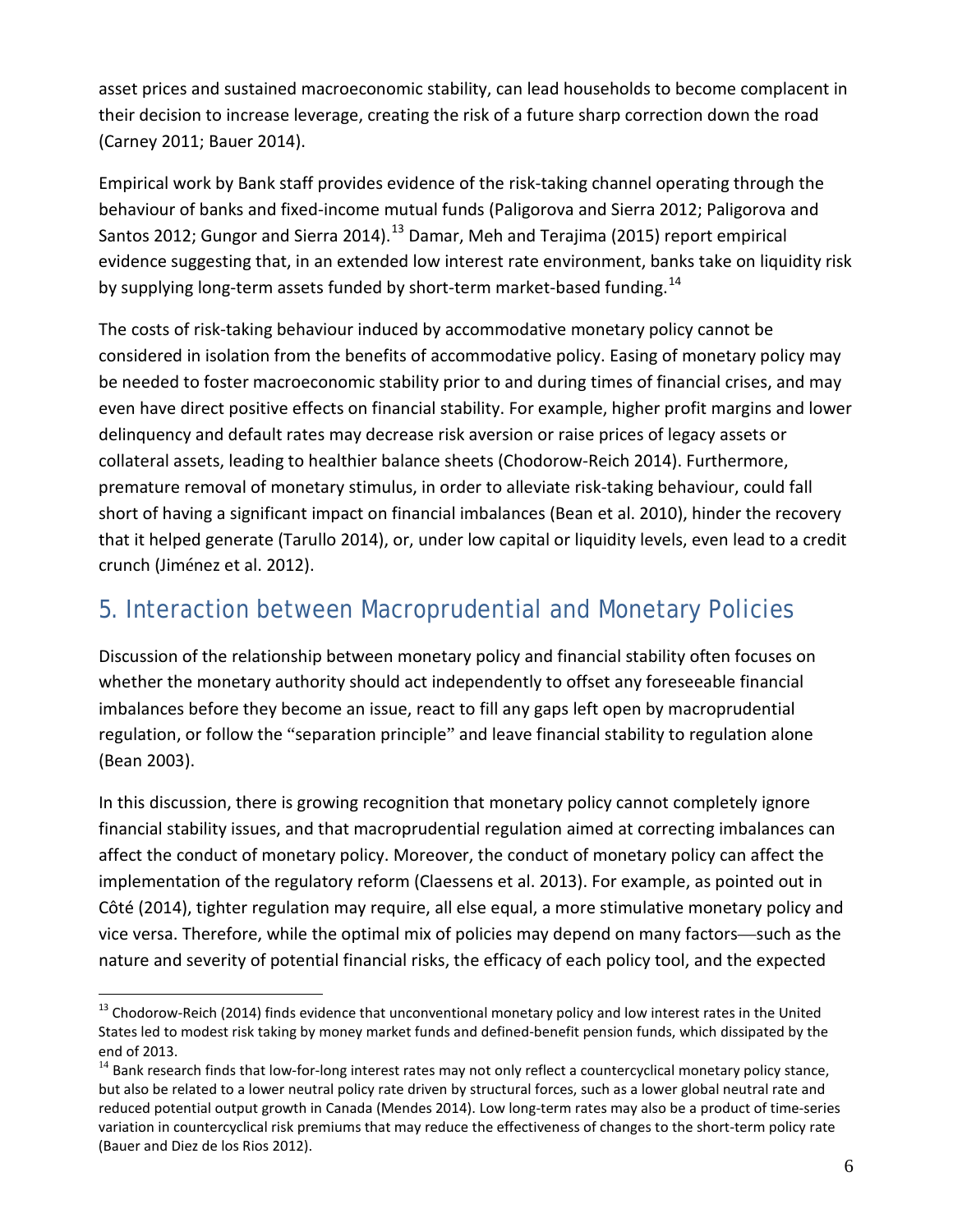side effects of each tool on the economy—regulators and central bankers must also take into account the interplay between monetary policy and regulation.<sup>[15](#page-10-1)</sup>

Recent research at the Bank clarifies some of the circumstances under which coordination between monetary and regulatory policies may be beneficial. Christensen, Meh and Moran (2011) study the relative effectiveness of countercyclical LTV ratios and monetary policy in reducing the amplitude and incidence of housing boom-bust cycles.

A growing literature provides examples of the circumstances under which monetary policy leaning may be beneficial, even when taking into account macroprudential regulation. For example, Angeloni and Faia (2013) study a business cycle model with procyclical bank leverage and risk, and find that countercyclical capital buffers in combination with monetary policy leaning—against rising asset prices or bank leverage—represent an optimal policy mix.

Building on this work will be important for understanding how the implementation of regulatory policies affects the conditions under which monetary policy should be concerned about financial stability, and for gauging the optimal extent of coordination between regulatory and monetary policies. Recent research suggests that it is not beneficial to pursue financial stability and macroeconomic stability separately, and that the effects of monetary and macroprudential policies should not be studied independently.

# 6. Conclusions: Clarifying Monetary Policy Leaning

As this paper has made clear, further research is required to specify more fully the circumstances under which it would be appropriate for the Bank to use monetary policy for financial stability purposes. Any considerations of monetary policy leaning will have to take into account both current and future states of macroprudential regulation, relevant initial conditions, and the interplay between monetary policy and regulation. A number of outstanding issues remain regarding the role of monetary policy vis-a-vis financial stability:

- To what extent are financial stability concerns adequately addressed by macroprudential regulation?
- What are the merits and potential implementation challenges of monetary policy leaning for financial stability issues?
- What is the impact of monetary policy on the probability and severity of future financial crises?

<span id="page-11-0"></span><sup>15</sup> Most of the literature assumes that policy institutions fully internalize *all* policy actions, not only their own. However, when the central bank adopts additional policy mandates, other policy-makers may no longer internalize the cost of missing their own policy objectives, leaving it to the central bank to ensure that those objectives are met, exacerbating the central bank's policy trade-off (Davig and Gürkaynak 2014).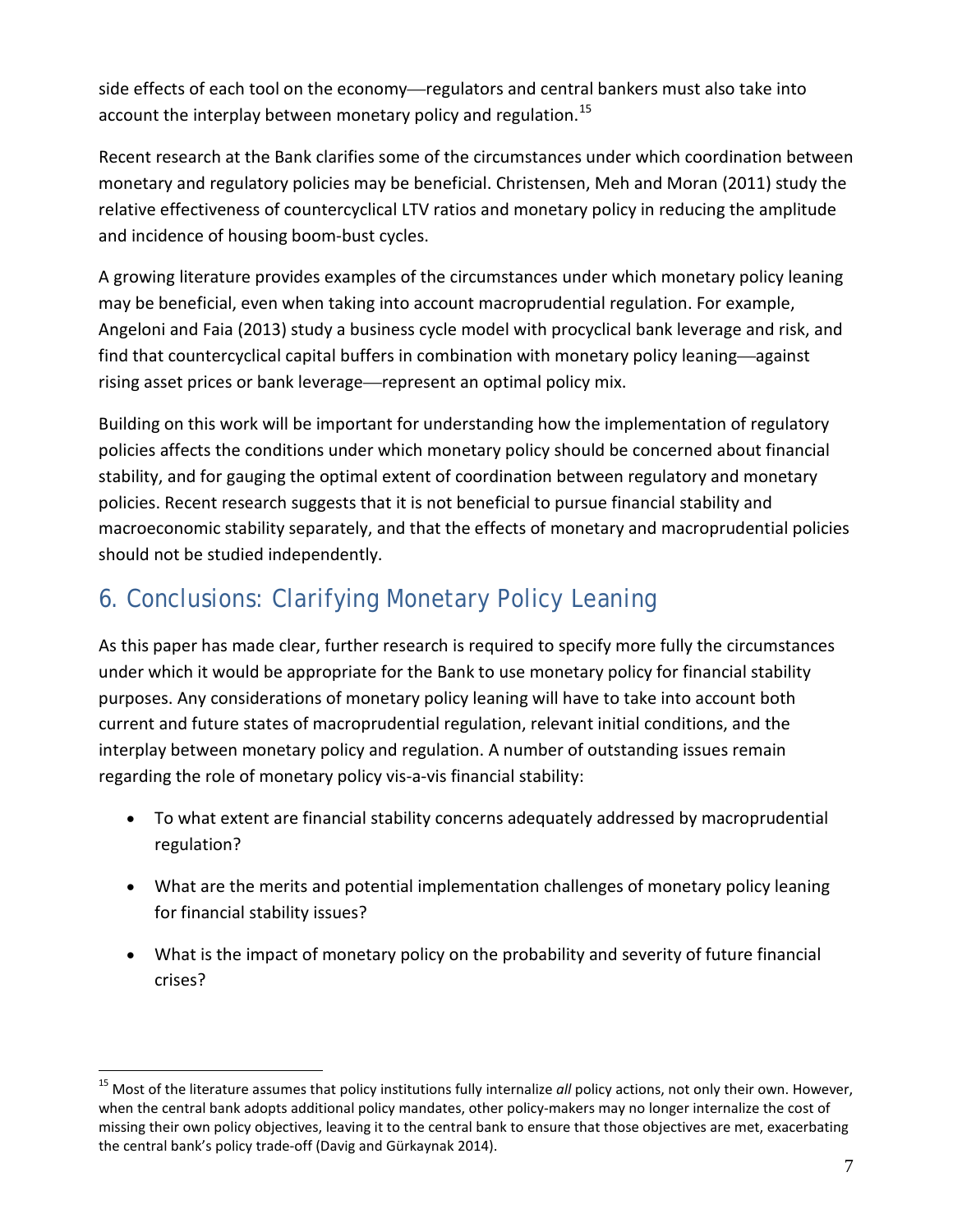• Can the interaction of monetary policy and macroprudential regulation be more fully accounted for?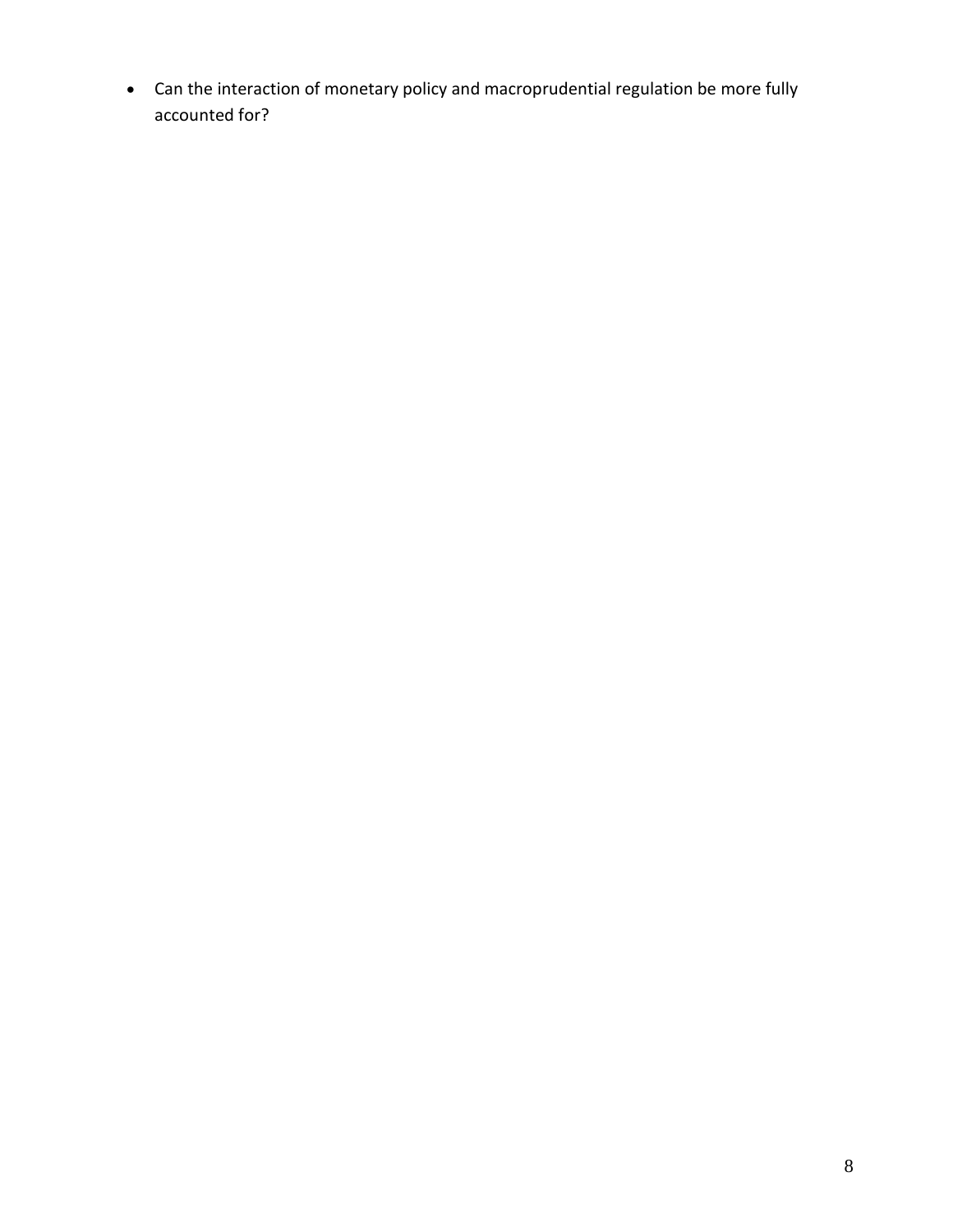### References

Adrian, T. and N. Liang. 2014. "Monetary Policy, Financial Conditions, and Financial Stability," Federal Reserve Bank of New York Staff Reports No. 690.

Adrian, T. and H. S. Shin. 2010. "Liquidity and Leverage," *Journal of Financial Intermediation* 19 (3): 418–37.

Alpanda, S., G. Cateau and C. Meh. 2014. "A Policy Model to Analyze Macroprudential Regulations and Monetary Policy," Bank of Canada Working Paper No. 2014-6.

Alpanda, S. and S. Zubairy. 2014. "Addressing Household Indebtedness: Monetary, Fiscal or Macroprudential Policy?" Bank of Canada Working Paper No. 2014-58.

Anand, K., C. Gauthier and M. Souissi. 2015. "Quantifying Contagion Risk in Funding Markets: A Model-Based Stress-Testing Approach," Bank of Canada Working Paper No. 2015-32.

Angeloni, I. and E. Faia. 2013. "Capital Regulation and Monetary Policy with Fragile Banks," *Journal of Monetary Economics* 60: 311–24.

Bank for International Settlements (BIS). 2010a. "An Assessment of the Long-term Economic Impact of Stronger Capital and Liquidity Requirements," Report of the Basel Committee on Banking Supervision, August.

Bank for International Settlements (BIS). 2010b. "Assessing the Macroeconomic Impact of the Transition to Stronger Capital and Liquidity Requirements," Report of the Macroeconomic Assessment Group established by the Financial Stability Board and the Basel Committee on Banking Supervision, August.

Bank of Canada. 2010. Strengthening International Capital and Liquidity Standards: A Macroeconomic Impact Assessment for Canada. 18 August. Available at http://www.bankofcanada.ca/2010/08/strengthening-international-capital-and-liquiditystandards-a-macroeconomic-impact-assessment-for-canada-2/.

Bank of Canada. 2011. "Renewal of the Inflation-Control Target: Background Information— November 2011." Available at http://www.bankofcanada.ca/wpcontent/uploads/2011/11/background\_nov11.pdf.

Barro, R. and J. Ursúa. 2010. Macroeconomic Data. Available at [http://scholar.harvard.edu/barro/publications/barro](http://scholar.harvard.edu/barro/publications/barro‐ursua‐macroeconomic‐data)‐ursua‐macroeconomic‐data.

Basten, C. and C. Koch. 2014. "Higher bank capital requirements and mortgage pricing: evidence from the Counter-Cyclical Capital Buffer," ECON-Working Paper No. 169, Department of Economics – University of Zurich.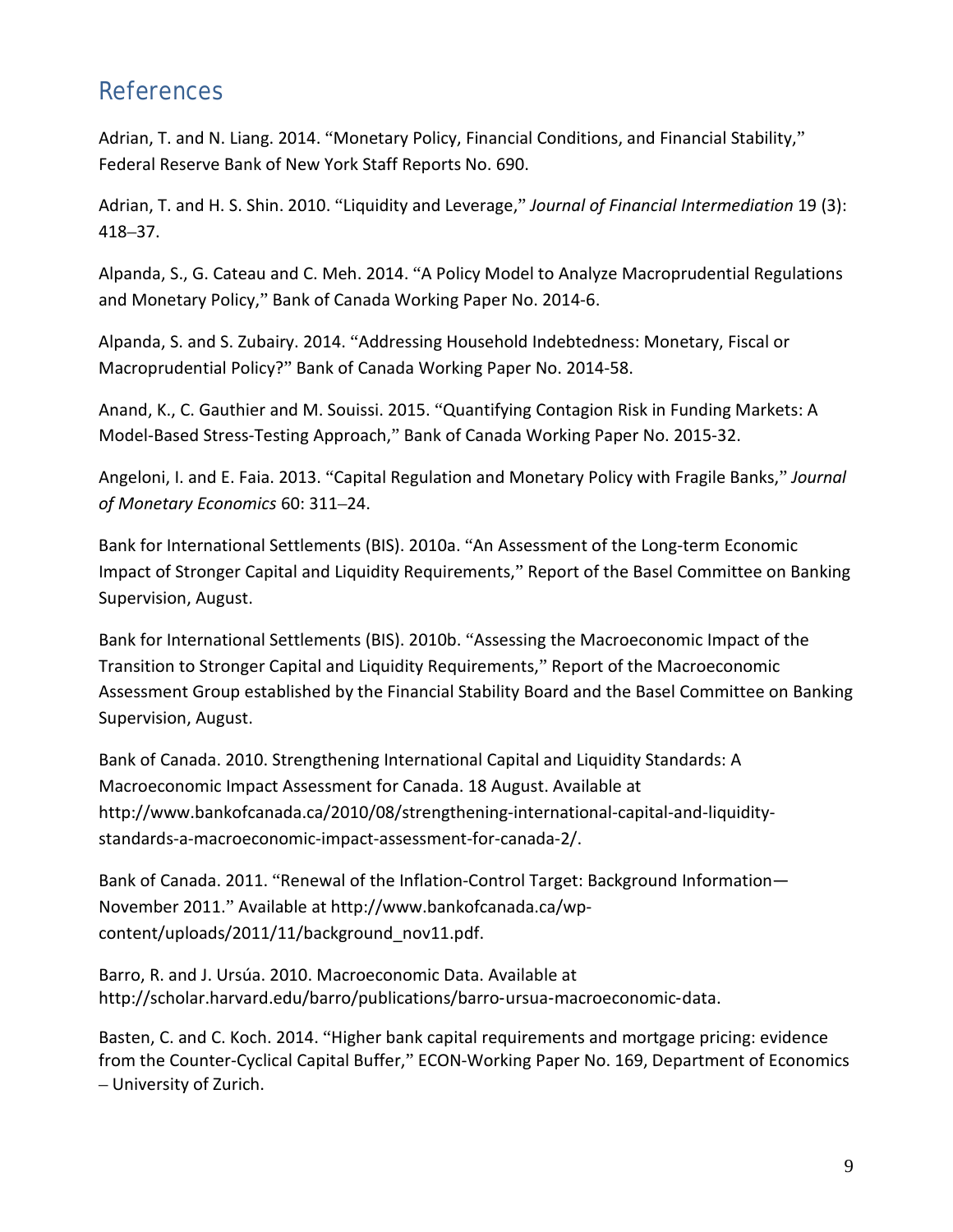Bauer, G. H. 2014. "International House Price Cycles, Monetary Policy and Risk Premiums," Bank of Canada Working Paper No. 2014-54.

Bauer, G. H. and A. Diez de los Rios. 2012. "An International Dynamic Term Structure Model with Economic Restrictions and Unspanned Risks," Bank of Canada Working Paper No. 2012-5.

Bean, C. 2003. "[Asset Prices, Financial Imbalances and Monetary Policy: Are Inflation Targets](http://www.rba.gov.au/publications/confs/2003)  [Enough?](http://www.rba.gov.au/publications/confs/2003)" in *Asset Prices and Monetary Policy*, proceedings of a conference sponsored by the Reserve Bank of Australia (New South Wales, Australia: RBA, 18–19 Aug.): 48–76.

Bean, C. 2014. "The future of monetary policy," Speech at the London School of Economics, 20 May.

Bean, C., M. Paustian, A. Penalver and T. Taylor. 2010. "Monetary Policy After the Fall," paper prepared for the Federal Reserve Bank of Kansas City Annual Conference, Jackson Hole, Wyoming, 28 August 2010.

Borio, C. and H. Zhu. 2012. "[Capital regulation, risk-taking and monetary policy: A missing link in](https://ideas.repec.org/a/eee/finsta/v8y2012i4p236-251.html)  [the transmission mechanism?,](https://ideas.repec.org/a/eee/finsta/v8y2012i4p236-251.html)" *[Journal of Financial Stability](https://ideas.repec.org/s/eee/finsta.html)* 8 (4): 236–51.

Bruneau, G., I. Christensen and C. Meh. 2015. "Housing Market Dynamics and Macroprudential Policy," Bank of Canada, forthcoming.

Brunnermeier, M. and Y. Sannikov. 2014. "A Macroeconomic Model with a Financial Sector," *American Economic Review* 104 (2): 379–421.

Carney, M. 2011. "Growth in the Age of Deleveraging," Remarks for the Empire Club of Canada / Canadian Club of Toronto, 12 December, Toronto, Ontario.

Chen, D. X. and I. Christensen. 2010. "The Countercyclical Bank Capital Buffer: Insights for Canada," *Financial System Review*, Bank of Canada, December, 29–34.

Chodorow-Reich, G. 2014. "Effects of Unconventional Monetary Policy on Financial Institutions," mimeo, Harvard University, April.

Christensen, I., C. Meh and K. Moran. 2011. "Bank Leverage Regulation and Macroeconomic Dynamics," Bank of Canada Working Paper No. 2011-32.

Claessens, S., K. Habermeier, E. Nier, H. Kang, T. Mancini-Griffoli and F. Valencia. 2013. "The Interaction of Monetary and Macroprudential Policies," International Monetary Fund, 29 January.

Cociuba, S., M. Shukayev and A. Ueberfeldt. 2011. "Do Low Interest Rates Sow the Seeds of Financial Crises?" Bank of Canada Working Paper No. 2011-31.

Côté, A. 2014. "Inflation Targeting in the Post-Crisis Era," comments to the Calgary CFA Society, 18 November.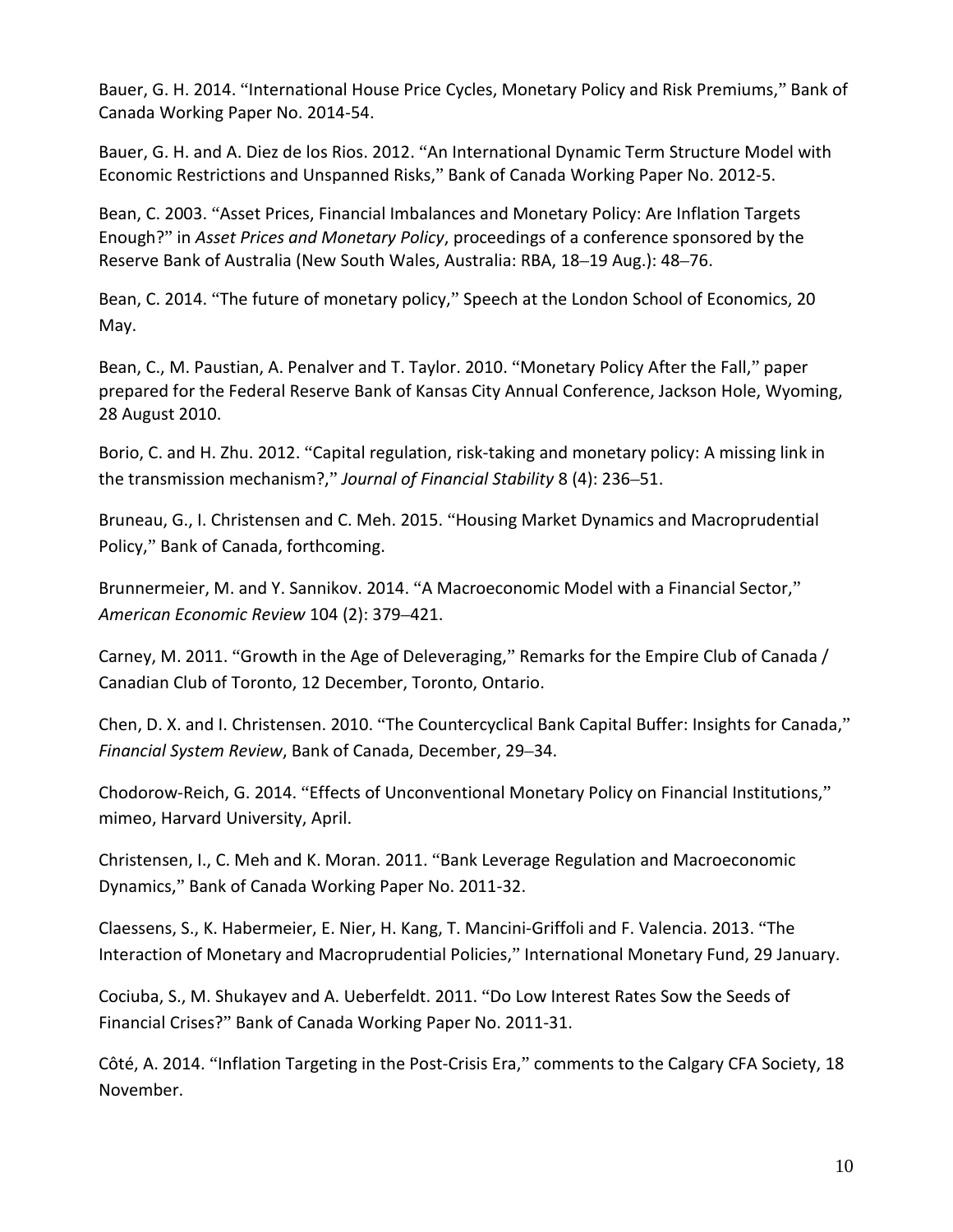Damar, H. E., C. Meh and Y. Terajima. 2015. "Effects of Funding Portfolios on the Credit Supply of Canadian Banks," Bank of Canada Working Paper No. 2015-10.

Davig, D. and R. Gürkaynak. 2014. "Is Optimal Monetary Policy Always Optimal?" mimeo, November.

de Groot, O. 2014. "The Risk Channel of Monetary Policy," *International Journal of Central Banking* 10 (2): 115–60.

de Resende, C., A. Dib, R. Lalonde and N. Perevalov. 2013. "Countercyclical Bank Capital Requirement and Optimized Monetary Policy Rules," Bank of Canada Working Paper No. 2013-8.

Dudley, W. 2014. "The 2015 Economic Outlook and the Implications for Monetary Policy," Remarks at Bernard M. Baruch College, New York City, 1 December.

Farhi, E. and J. Tirole. 2012. "[Collective Moral Hazard, Maturity Mismatch, and Systemic Bailouts,](https://ideas.repec.org/a/aea/aecrev/v102y2012i1p60-93.html)" *[American Economic Review](https://ideas.repec.org/s/aea/aecrev.html)* 102 (1): 60-93.

Gungor, S. and J. Sierra. 2014. "Search-for-Yield in Canadian Fixed-Income Mutual Funds and Monetary Policy," Bank of Canada Working Paper No. 2014-3.

Haldane, A. 2012. "Tails of the unexpected," paper given at "The Credit Crisis Five Years On: Unpacking the Crisis," conference held at the University of Edinburgh Business School, 8–9 June; 8 June.

Hellwig, M. 2014. "Financial Stability, Monetary Policy, Banking Supervision, and Central Banking," Max Planck Institute for Research on Collective Goods, July.

International Monetary Fund (IMF). 2014. "Canada Financial Sector Stability Assessment," IMF Country Report No. 14/29, February.

Jiménez, G., S. Ongena, J. Peydró and J. Saurina. 2012. "Credit Supply and Monetary Policy: Identifying the Bank Balance-Sheet Channel with Loan Applications," *American Economic Review*  102 (5): 2301–26.

Jiménez, G., S. Ongena, J. Peydró and J. Saurina. 2014. "Hazardous Times For Monetary Policy: What Do Twenty-Three Million Bank Loans Say About the Effects of Monetary Policy on Credit Risk-Taking?," *Econometrica* 82 (2): 463–505.

Jordà, Ò., M. Schularick and A. Taylor. 2011. "Financial Crises, Credit Booms, and External Imbalances: 140 Years of Lessons." *IMF Economic Review* 59, 340–78.

Kocherlakota, N. 2014. Remarks at the 2014 Bank of Canada Conference, 7 November.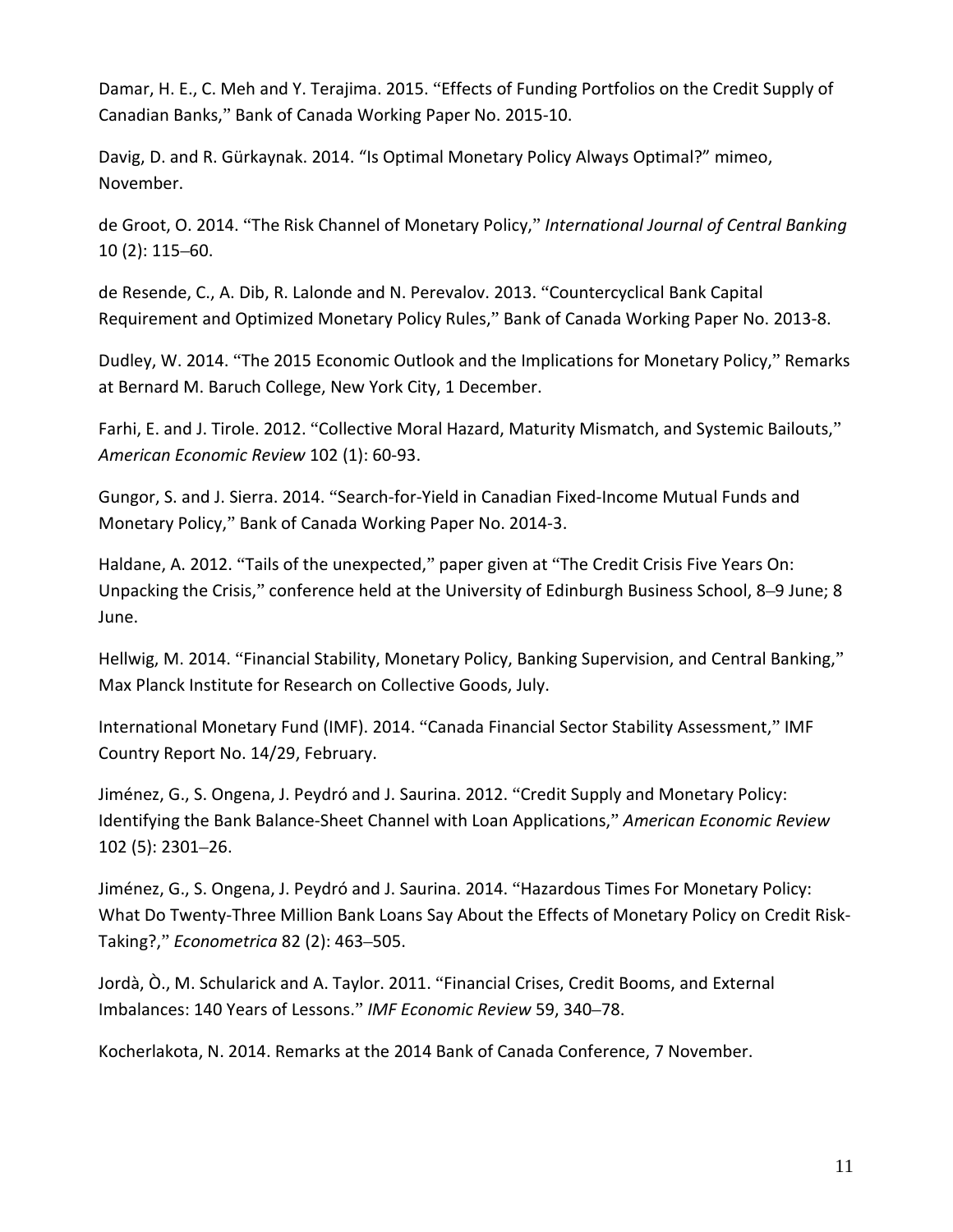Kohn, D. 2013. "The Interactions of Macroprudential and Monetary Policies: A View from the Bank of England's Financial Policy Committee," Speech at the Oxford Institute for Economic Policy, Oxford, 6 November.

Krznar, I. and J. Morsink. 2014. "With Great Power Comes Great Responsibility: Macroprudential Tools at Work in Canada," IMF Working Paper No. 14/83, May.

Leahy, J. 2014. "The Importance of Non-Linearities and Expectations in the Recent Crisis," *International Journal of Central Banking* 9 (2): 287–93.

Li, F. and P. St-Amant. 2010. "Financial Stress, Monetary Policy, and Economic Activity," *Bank of Canada Review*, Autumn, 9–18.

Melino, A. 2012. "Inflation Targeting: A Canadian Perspective," *International Journal of Central Banking* 8 (S1): 105–31.

Mendes, R. 2014. "The Neutral Rate of Interest in Canada," Bank of Canada Discussion Paper No. 2014-5.

Paligorova, T. and J. Santos. 2012. "When Is It Less Costly for Risky Firms to Borrow? Evidence from the Bank Risk-Taking Channel of Monetary Policy," Bank of Canada Working Paper No. 2012-10.

Paligorova, T. and J. Sierra. 2012. "[Monetary Policy and the Risk-Taking Channel: Insights from the](http://www.bankofcanada.ca/wp-content/uploads/2012/11/boc-review-autumn12-paligorova.pdf)  [Lending Behaviour of Banks,](http://www.bankofcanada.ca/wp-content/uploads/2012/11/boc-review-autumn12-paligorova.pdf)" *Bank of Canada Review*, Autumn, 23–30.

Poloz, S. 2015. "Lessons New and Old: Reinventing Central Banking," Western University President's Lecture London, Ontario, 24 February.

Rajan, R. 2006. "Has Finance Made the World Riskier?" *European Financial Management*, 12 (4), 499–533.

Reichlin, L. and R. Baldwin, eds. 2013. *Is Inflation Targeting Dead? Central Banking After the Crisis*. CEPR ebook, published on www.voxeu.org.

Schularick, M. and A. Taylor. 2012. "Credit Booms Gone Bust: Monetary Policy, Leverage Cycles, and Financial Crises, 1870-2008," *American Economic Review* 102: 1029–61.

Smets, F. 2014. "[Financial Stability and Monetary Policy: How Closely Interlinked?](https://ideas.repec.org/a/ijc/ijcjou/y2014q2a11.html)" *[International](https://ideas.repec.org/s/ijc/ijcjou.html)  [Journal of Central Banking](https://ideas.repec.org/s/ijc/ijcjou.html)* 10 (2): 263–300.

Stein, J. 2013. "Overheating in Credit Markets: Origins, Measurement, and Policy Responses," Remarks at "Restoring Household Financial Stability after the Great Recession: Why Household Balance Sheets Matter," a research symposium sponsored by the Federal Reserve Bank of St. Louis, St. Louis, Missouri, 7 February.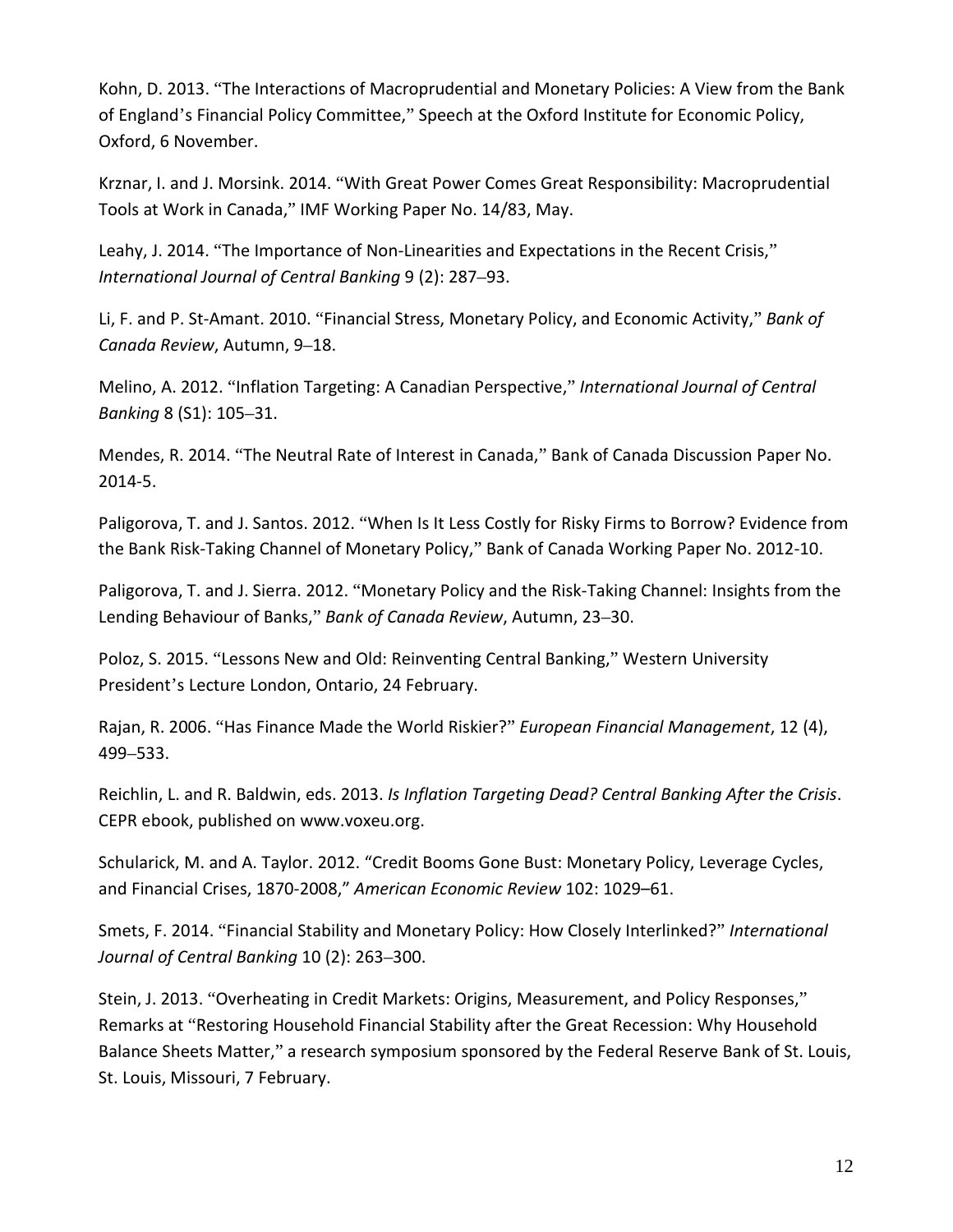Stein, J. 2014. "Incorporating Financial Stability Considerations into a Monetary Policy Framework," Comments at the International Research Forum on Monetary Policy, 21 March.

Svensson, L. 2014. "Inflation Targeting and Leaning against the Wind," *International Journal of Central Banking* 10 (2): 103–114.

Tarullo, D. 2014. "Monetary Policy and Financial Stability," Remarks at the 30th Annual National Association for Business Economics Economic Policy Conference, Arlington, Virginia, 25 February.

Williams, J. 2014. "Financial Stability and Monetary Policy: Happy Marriage or Untenable Union?" FRBSF Economic Letter 2014-17, 9 June.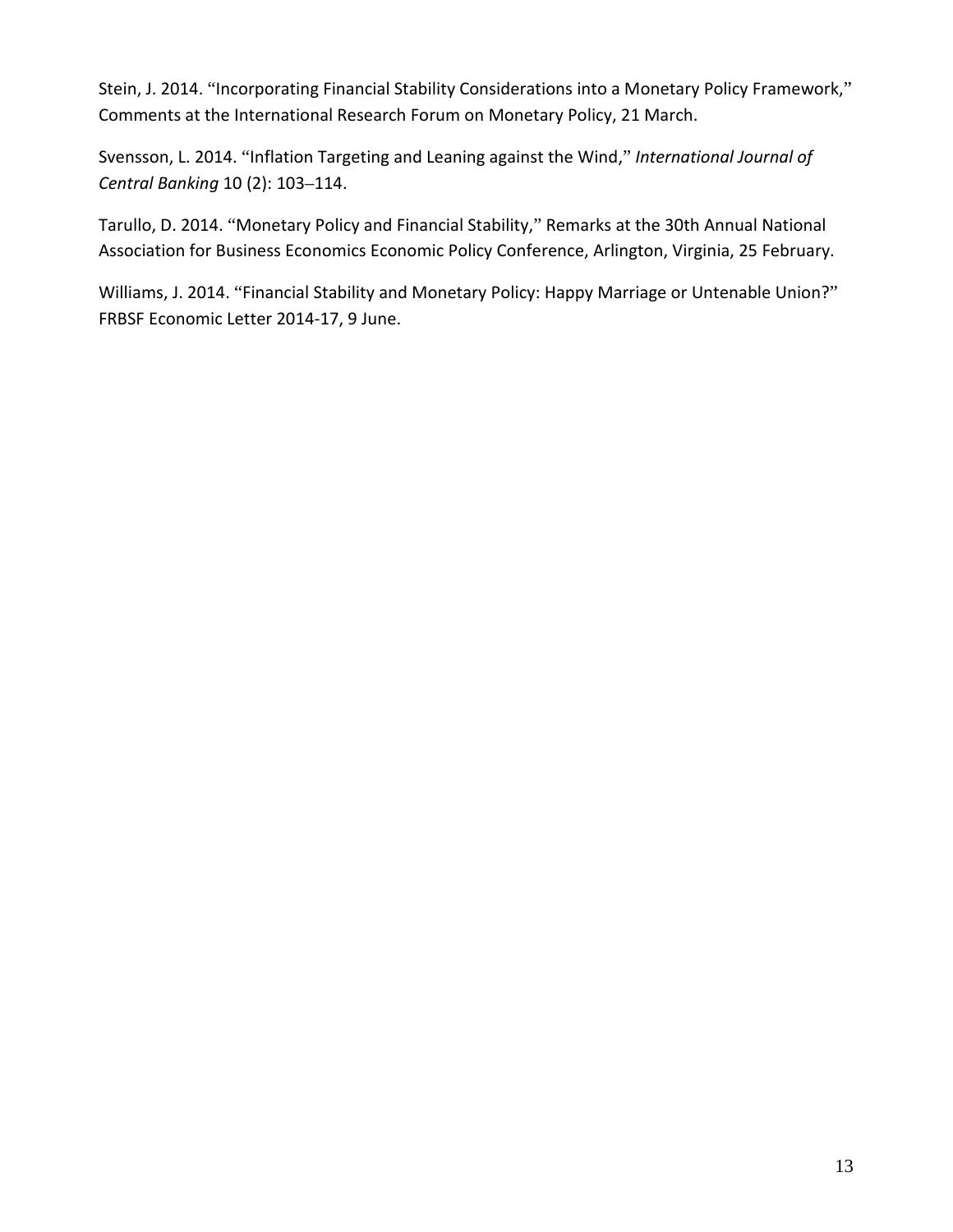# Appendix

# A. The Reform of the Financial Regulatory and Supervisory Framework

The new global standards in the Basel III Capital Accord have strengthened the bank capital regime by substantially increasing the loss-bearing capital that financial institutions must hold and establishing new liquidity standards and a limit on leverage. The minimum capital requirement is being raised; there is greater emphasis on common equity capital (CET 1); the capital requirements for riskier activities are being increased (risk-weight calculations are becoming more stringent); and the definition of capital is being strengthened. In addition, for systemically important financial institutions, both globally and domestically, additional loss-absorbing capacity is being required (both through capital surcharges and the Financial Stability Board's Total Loss Absorbing Capacity requirements).

As a complement to the risk-based capital framework, a minimum leverage ratio is being imposed. In addition, to promote the short-term resilience of the liquidity risk profile of banks, a Liquidity Coverage Ratio (LCR) is being imposed to ensure an adequate stock of unencumbered high-quality liquid assets that can be converted easily and immediately into cash, in order to meet liquidity needs for 30 days. To supplement the LCR, the Net Stable Funding Ratio (NSFR) has been developed to promote resilience over a longer time horizon, by creating additional guidance for banks to fund their activities with more stable sources of funding on an ongoing basis.

Table 1 summarizes these capital and liquidity regulations and the timeline for their implementation. In all, implementation in Canada is well under way in advance of the Basel III timelines. Although, currently, none of the Canadian banks is designated a global systemically important bank (G-SIB), OSFI is imposing a capital surcharge of 1 per cent and proposing a High Loss Absorbing (HLA) capacity of 17 to 23 per cent for all Canadian domestic systemically important banks (D-SIBs).

To assess the potential unintended consequences the interactions of these regulations could have for the economy, the Bank must develop models that capture the frictions, externalities and systemic risk channels that the regulations are meant to address, as well as the endogenous response of financial institutions and equilibrium prices.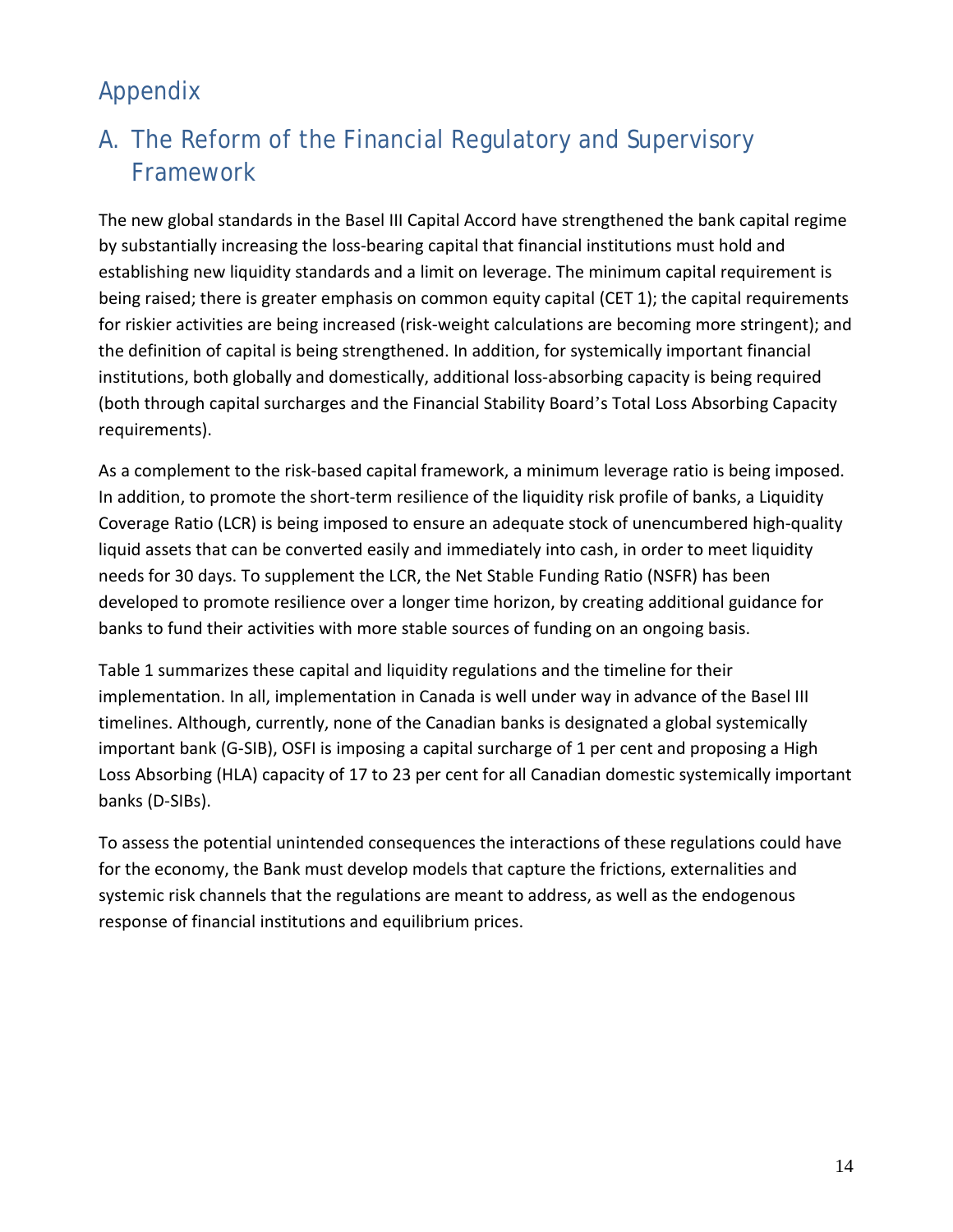|                  |                                                                                                                         | <b>Standard</b>            | <b>Implementation Timeline</b> |                              |
|------------------|-------------------------------------------------------------------------------------------------------------------------|----------------------------|--------------------------------|------------------------------|
|                  |                                                                                                                         |                            | Canada                         | <b>Global</b>                |
| <b>Capital</b>   | <b>CET 1 Minimum</b>                                                                                                    | 4.5%                       | 2013                           | 2013-15                      |
|                  | <b>Conservation Buffer</b>                                                                                              | 2.5%                       | 2013                           | 2016-19                      |
|                  | <b>G-SIBs Surcharge</b>                                                                                                 | $1 - 3.5%$                 | <b>NA</b>                      | 2016-19                      |
|                  | D-SIBs Surcharge in Canada                                                                                              | 1%                         | 2016                           |                              |
|                  | <b>Countercyclical Buffer</b>                                                                                           | $0 - 2.5%$                 | 2016-19                        | 2016-19                      |
|                  | <b>Tier 1 Minimum</b><br>(CET 1 + NVCC preferred shares)                                                                | 6%                         | 2014                           | 2013-15                      |
|                  | <b>Total Capital Minimum</b><br>(Tier 1 + Tier 2 NVCC subordinated debt)                                                | 8%                         | In place                       | In place                     |
|                  | <b>G-SIBs Total Loss Absorbing Capacity (TLAC)</b><br>(Total Capital Minimum + Gone Concern Loss Absorbing<br>Capacity) | 16-20%                     | <b>NA</b>                      | <b>After January</b><br>2019 |
|                  | D-SIBs High Loss Absorbing (HLA) in Canada<br>(TLAC + Conservation buffer and D-SIBs surcharge)                         | 17-23%                     | To be announced                |                              |
|                  | Leverage Ratio Minimum                                                                                                  | 3%                         | 2015                           | 2015-18                      |
| <b>Liquidity</b> | Liquidity Coverage Ratio (LCR)                                                                                          | 30 days                    | 2015                           | 2015-19                      |
|                  | Net Stable Funding Ratio (NSFR)                                                                                         | Limit maturity<br>mismatch | 2018                           | 2018                         |

#### **Table 1 - Increase in Scope and Depth of Capital and Liquidity Regulations**

Note: NVCC means non-viability contingent capital.

# B. Incorporating Real-Financial Linkages into the Bank's Policy Models

Staff developed new policy models that combine the standard open-economy framework with the key features of financial markets. This includes the macroprudential and monetary policy model (MP2) that incorporates balance sheets of households, firms, and banks, the risk-taking channel of monetary policy, and long-term debt and macroprudential tools (Alpanda, Cateau and Meh 2014). Bank staff also incorporated an international interbank market into a version of the BoC-GEM-Fin model. These models will facilitate a more detailed analysis of the circumstances under which it may be beneficial for monetary policy to lean against financial imbalances, such as whether leaning is more beneficial during times of heightened stress on households' balance sheets, or whether countercyclical capital buffers affect the timing of leaning.

A key ingredient of the Bank's analytical framework is the identification and analysis of financial risks and vulnerabilities. At the Bank, several models were integrated within the framework for risk identification and assessment (FRIDA). FRIDA links a collection of models that include early warning models (Li and St-Amant 2010), a household simulation model and the bank-network model (Anand et al. 2015) for banking sector stress simulations. FRIDA captures the impact of risks on three components of the financial system: households, the non-financial corporate sector and